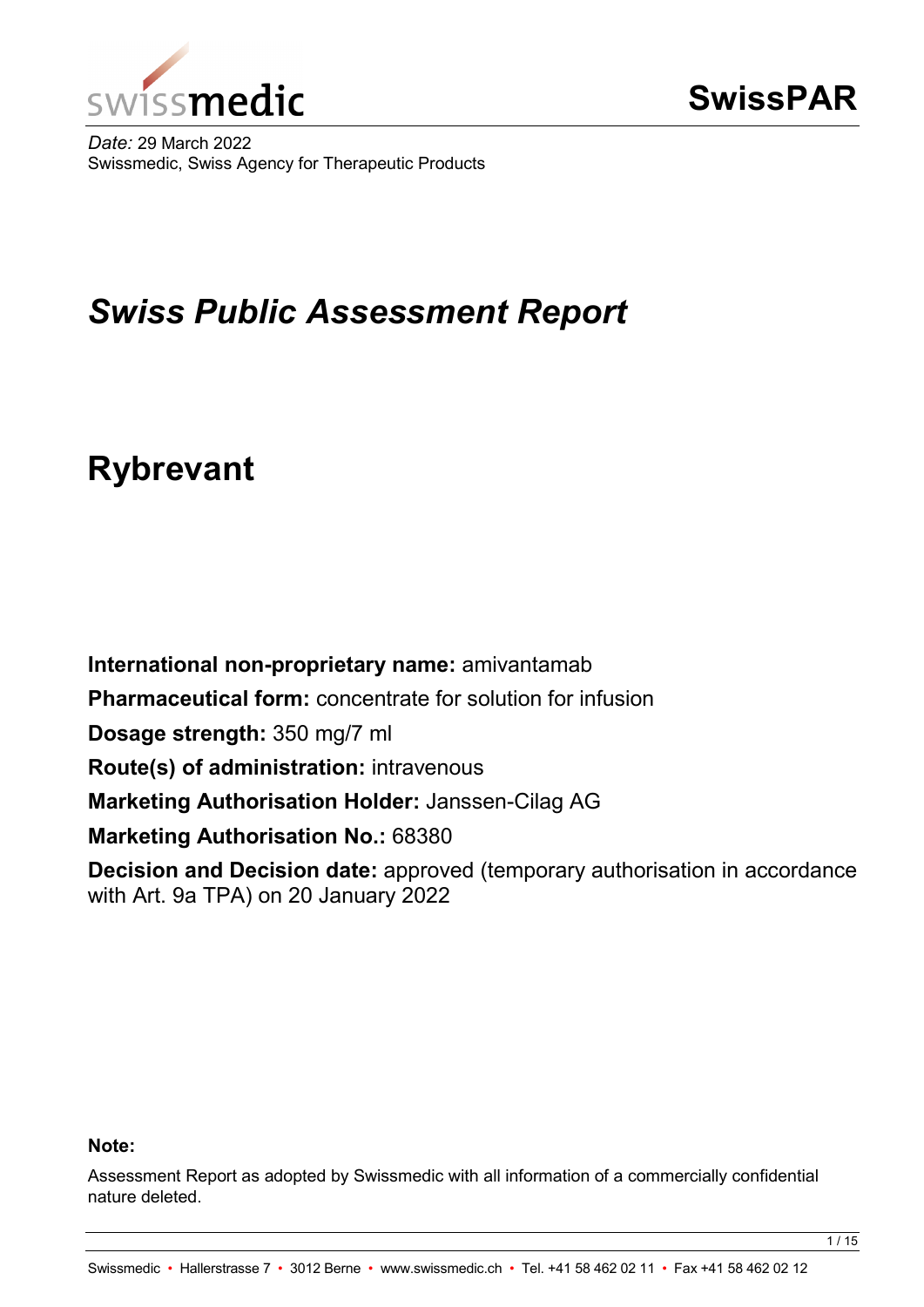

#### **About Swissmedic**

Swissmedic is the Swiss authority responsible for the authorisation and supervision of therapeutic products. Swissmedic's activities are based on the Federal Act of 15 December 2000 (Status as of 1 January 2020) on Medicinal Products and Medical Devices (TPA, SR 812.21). The agency ensures that only high-quality, safe and effective drugs are available in Switzerland, thus making an important contribution to the protection of human health.

#### **About the Swiss Public Assessment Report (SwissPAR)**

- The SwissPAR is referred to in Article 67 para. 1 of the Therapeutic Products Act and the implementing provisions of Art. 68 para. 1 let. e of the Ordinance of 21 September 2018 on Therapeutic Products (TPO, SR 812.212.21).
- The SwissPAR provides information about the evaluation of a prescription medicine and the considerations that led Swissmedic to approve or not approve a prescription medicine submission. The report focuses on the transparent presentation of the benefit-risk profile of the medicinal product.
- A SwissPAR is produced for all human medicinal products with a new active substance and transplant products for which a decision to approve or reject an authorisation application has been issued.
- A supplementary report will be published for approved or rejected applications for an additional indication for a human medicinal product for which a SwissPAR has been published following the initial authorisation.
- **The SwissPAR is written by Swissmedic and is published on the Swissmedic website. Information** from the application documentation is not published if publication would disclose commercial or manufacturing secrets.
- The SwissPAR is a "final" document, which provides information relating to a submission at a particular point in time and will not be updated after publication.
- In addition to the actual SwissPAR, a concise version of the SwissPAR that is more comprehensible to lay persons (Public Summary SwissPAR) is also published.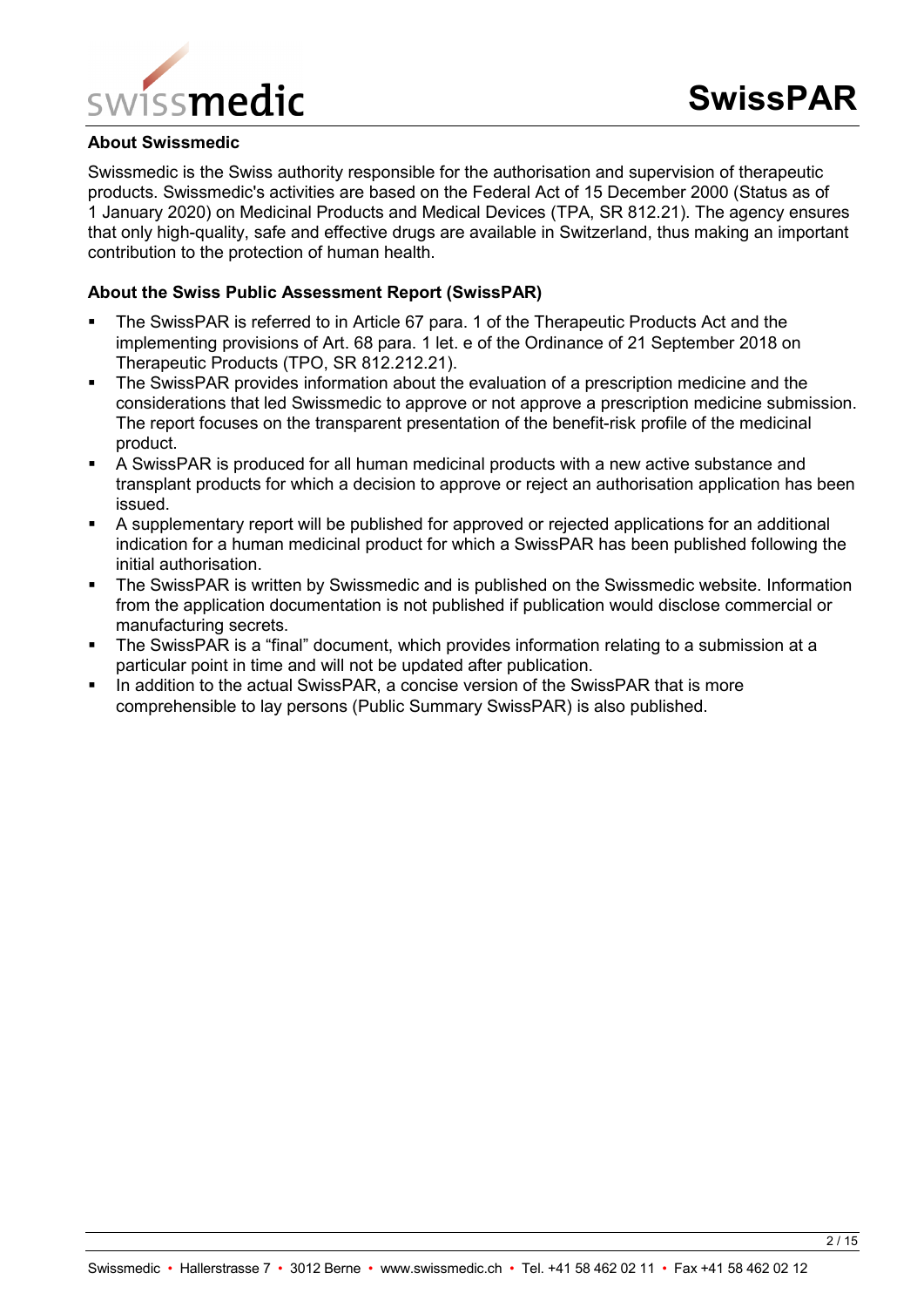

| <b>Table of contents</b>                                            |  |
|---------------------------------------------------------------------|--|
|                                                                     |  |
|                                                                     |  |
|                                                                     |  |
|                                                                     |  |
|                                                                     |  |
|                                                                     |  |
|                                                                     |  |
|                                                                     |  |
|                                                                     |  |
|                                                                     |  |
|                                                                     |  |
|                                                                     |  |
|                                                                     |  |
|                                                                     |  |
|                                                                     |  |
|                                                                     |  |
|                                                                     |  |
|                                                                     |  |
|                                                                     |  |
|                                                                     |  |
| Final Clinical and Clinical Pharmacology Benefit Risk Assessment 12 |  |
|                                                                     |  |
|                                                                     |  |
|                                                                     |  |
|                                                                     |  |
|                                                                     |  |

 $3/15$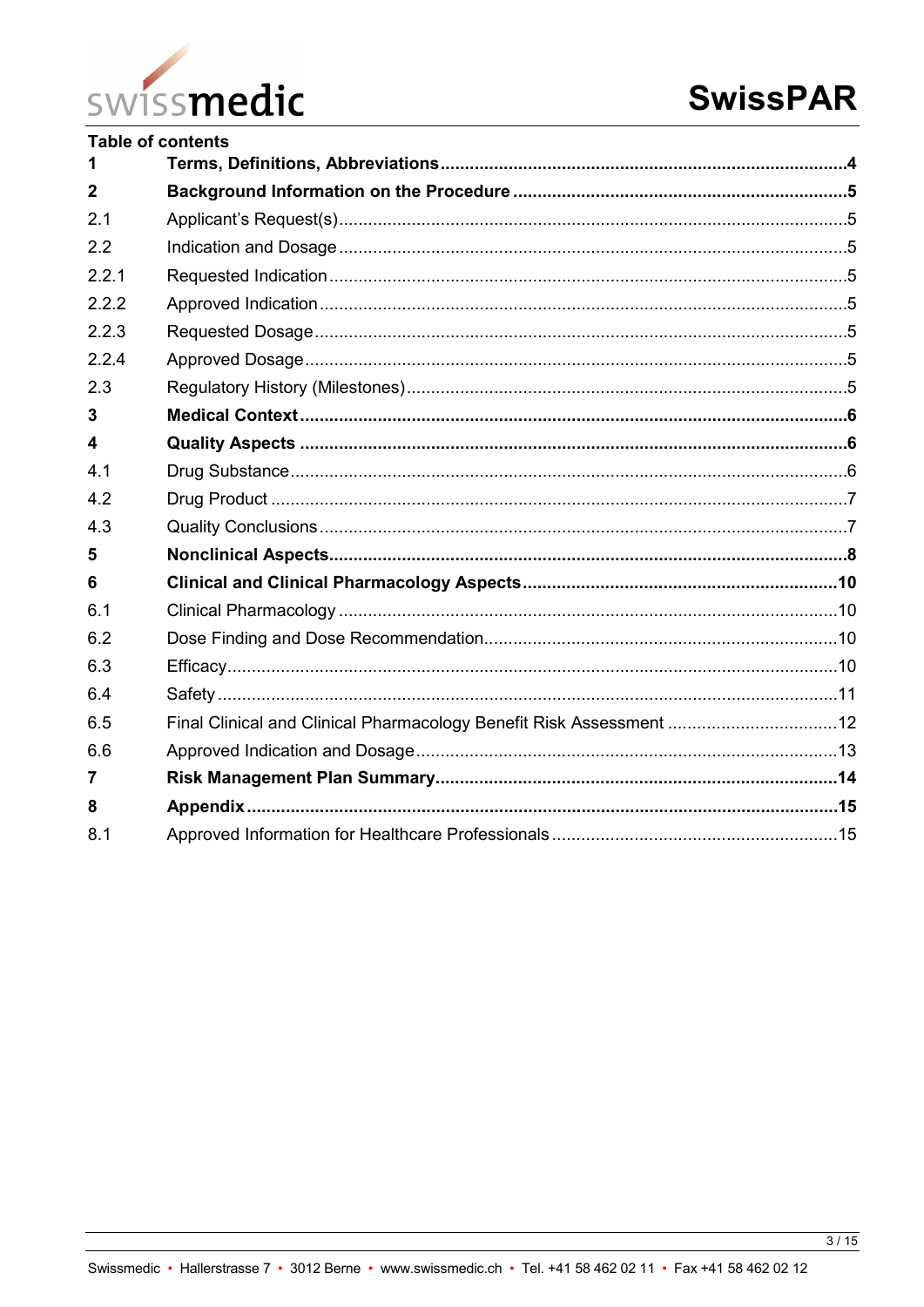

<span id="page-3-0"></span>

| 1                          | <b>Terms, Definitions, Abbreviations</b>                                                              |
|----------------------------|-------------------------------------------------------------------------------------------------------|
| <b>ADA</b>                 | Anti-drug antibody                                                                                    |
| <b>ADCC</b>                | Antibody-dependent cellular cytotoxicity                                                              |
| <b>ADCP</b>                | Antibody-dependent cellular phagocytosis                                                              |
| <b>ADME</b>                | Absorption, Distribution, Metabolism, Elimination                                                     |
| Akt                        | Protein kinase B, serine/threonine protein kinase family                                              |
| <b>ALT</b>                 | Alanine aminotransferase                                                                              |
| <b>AMIV</b>                | Amivantamab                                                                                           |
| <b>API</b>                 | Active pharmaceutical ingredient                                                                      |
| <b>ATC</b>                 | Anatomical Therapeutic Chemical Classification System                                                 |
| <b>AUC</b>                 | Area under the plasma concentration-time curve                                                        |
| AUC0-24h                   | Area under the plasma concentration-time curve for the 24-hour dosing interval                        |
| <b>BIRC</b>                | Blinded independent review committee                                                                  |
| Cmax                       | Maximum observed plasma/serum concentration of drug                                                   |
| <b>CYP</b>                 | Cytochrome P450                                                                                       |
| <b>DOR</b>                 | Duration of response                                                                                  |
| ECOG PS                    | Eastern Cooperative Oncology Group performance status                                                 |
| <b>EGFR</b>                | Epidermal growth factor receptor                                                                      |
| <b>ERA</b>                 | <b>Environmental Risk Assessment</b>                                                                  |
| <b>ERK</b>                 | Extracellular-signal Regulated Kinase                                                                 |
| <b>GLP</b>                 | <b>Good Laboratory Practice</b>                                                                       |
| <b>ICH</b>                 | International Council for Harmonisation                                                               |
| Ig                         | Immunoglobulin                                                                                        |
| <b>INN</b>                 | International Nonproprietary Name                                                                     |
| ins                        | Insertion mutations                                                                                   |
| LoQ                        | <b>List of Questions</b>                                                                              |
| <b>MAH</b>                 | <b>Marketing Authorisation Holder</b>                                                                 |
| Max                        | Maximum                                                                                               |
| MET                        | Mesenchymal-epithelial transition factor receptor / hepatocyte growth factor receptor                 |
| Min                        | Minimum                                                                                               |
| N/A                        | Not applicable                                                                                        |
| NO(A)EL                    | No Observed (Adverse) Effect Level                                                                    |
| <b>NSCLC</b>               | Non-small cell lung cancer                                                                            |
| <b>ORR</b>                 | Overall response rate                                                                                 |
| <b>OS</b>                  | Overall survival                                                                                      |
| <b>PD</b><br><b>PFS</b>    | Pharmacodynamics                                                                                      |
|                            | Progression-free survival                                                                             |
| <b>PIP</b>                 | Paediatric Investigation Plan (EMA)<br>Pharmacokinetics                                               |
| <b>PK</b>                  |                                                                                                       |
| <b>PopPK</b><br><b>PSP</b> | Population PK                                                                                         |
| <b>RECIST</b>              | Pediatric Study Plan (US-FDA)<br>Response evaluation criteria in solid tumours                        |
| <b>RMP</b>                 | <b>Risk Management Plan</b>                                                                           |
| <b>SAE</b>                 | Serious adverse events                                                                                |
| <b>SwissPAR</b>            | <b>Swiss Public Assessment Report</b>                                                                 |
| <b>TKIs</b>                | Tyrosine kinase inhibitors                                                                            |
| <b>TPA</b>                 | Federal Act of 15 December 2000 (Status as of 1 January 2020 on Medicinal Products                    |
|                            | and Medical Devices (SR 812.21)                                                                       |
| <b>TEAE</b>                | Treatment-emergent adverse events                                                                     |
| <b>TPO</b>                 | Ordinance of 21 September 2018 (Status as of 1 April 2020) on Therapeutic Products<br>(SR 812.212.21) |
| <b>TRAE</b>                | Treatment-related adverse events                                                                      |

4 / 15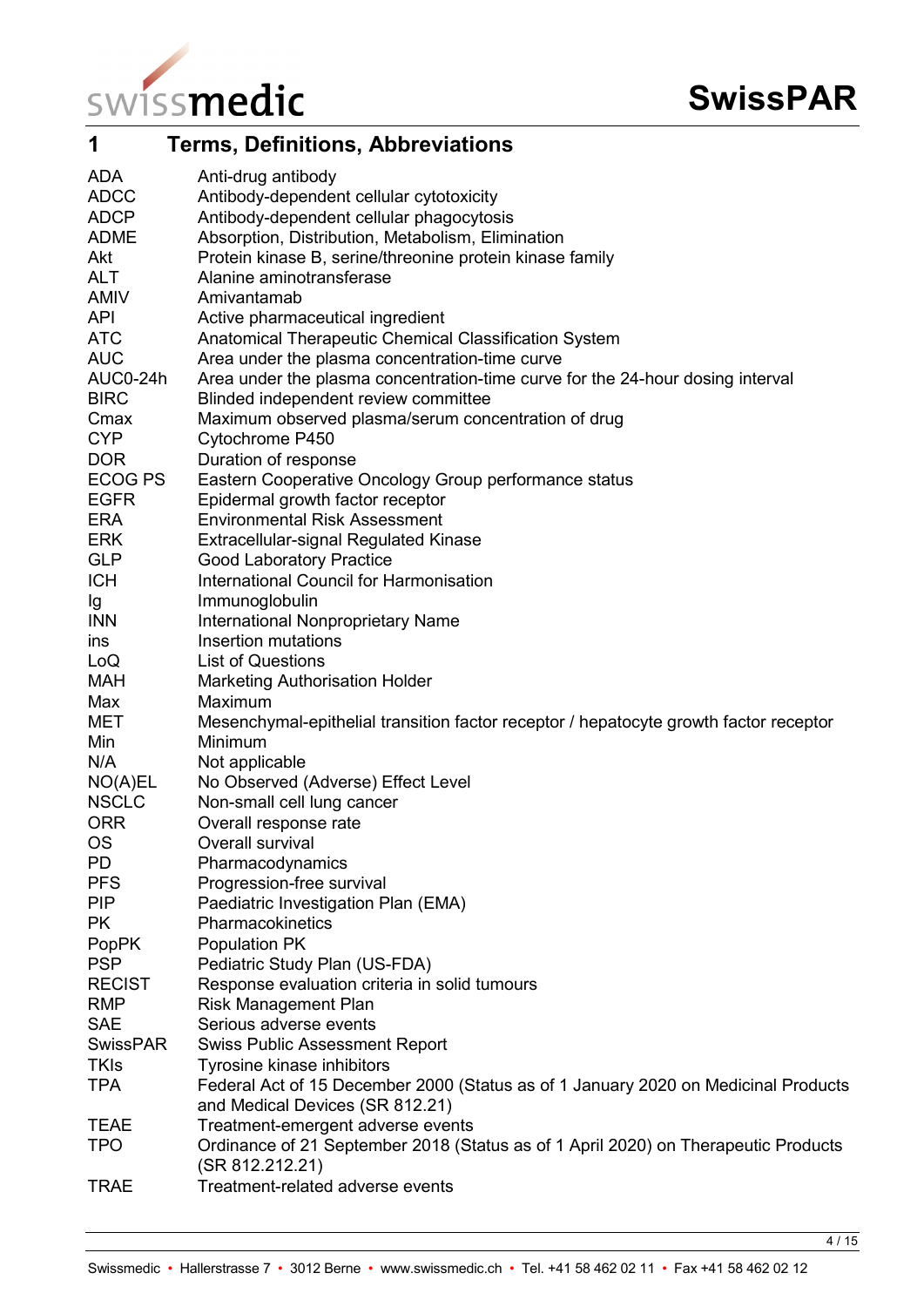

# <span id="page-4-0"></span>**2 Background Information on the Procedure**

## <span id="page-4-1"></span>**2.1 Applicant's Request(s)**

#### **New Active Substance status**

The applicant requested the status of a new active entity for the active substance amivantamab of the medicinal product mentioned above.

#### **Fast-track authorisation procedure (FTP)**

The applicant requested a fast-track authorisation procedure in accordance with Article 7 of the TPO.

#### **Temporary authorisation for human medical products**

The applicant requested a temporary authorisation in accordance with Art. 9a TPA.

#### <span id="page-4-2"></span>**2.2 Indication and Dosage**

#### <span id="page-4-3"></span>**2.2.1 Requested Indication**

Rybrevant is indicated as monotherapy for the treatment of patients with metastatic or unresectable non-small cell lung cancer (NSCLC) with activating epidermal-growth factor receptor (EGFR) Exon 20 insertion mutations whose disease has progressed on or after platinum-containing chemotherapy.

#### <span id="page-4-4"></span>**2.2.2 Approved Indication**

Rybrevant is indicated as monotherapy for the treatment of patients with metastatic or unresectable, non-small cell lung cancer (NSCLC) with activating insertion mutations in Exon 20 of the epidermalgrowth factor receptor (EGFR) gene whose disease has progressed on or after platinum-containing chemotherapy.

#### <span id="page-4-5"></span>**2.2.3 Requested Dosage**

The proposed dose is 1050 mg for patients <80 kg body weight (at baseline) or 1400 mg for patients ≥80 kg body weight (at baseline), administered as an intravenous (IV) infusion once weekly for 4 weeks, then every 2 weeks thereafter until disease progression or unacceptable toxicity. The first cycle 1 dose is split over 2 days with the first infusion of 350 mg on day 1 and 700 mg (body weight <80 kg) or 1050 mg (body weight ≥80 kg) on day 2.

#### <span id="page-4-6"></span>**2.2.4 Approved Dosage**

(see appendix)

#### <span id="page-4-7"></span>**2.3 Regulatory History (Milestones)**

| Application              | 11 May 2021                                                          |
|--------------------------|----------------------------------------------------------------------|
| Formal control completed | 14 May 2021                                                          |
| List of Questions (LoQ)  | 15 July 2021                                                         |
| Answers to LoQ           | 4 October 2021                                                       |
| Predecision              | 18 November 2021                                                     |
| Answers to Predecision   | 3 January 2022                                                       |
| <b>Final Decision</b>    | 20 January 2022                                                      |
| Decision                 | approval (temporary authorisation in accordance with Art.<br>9a TPA) |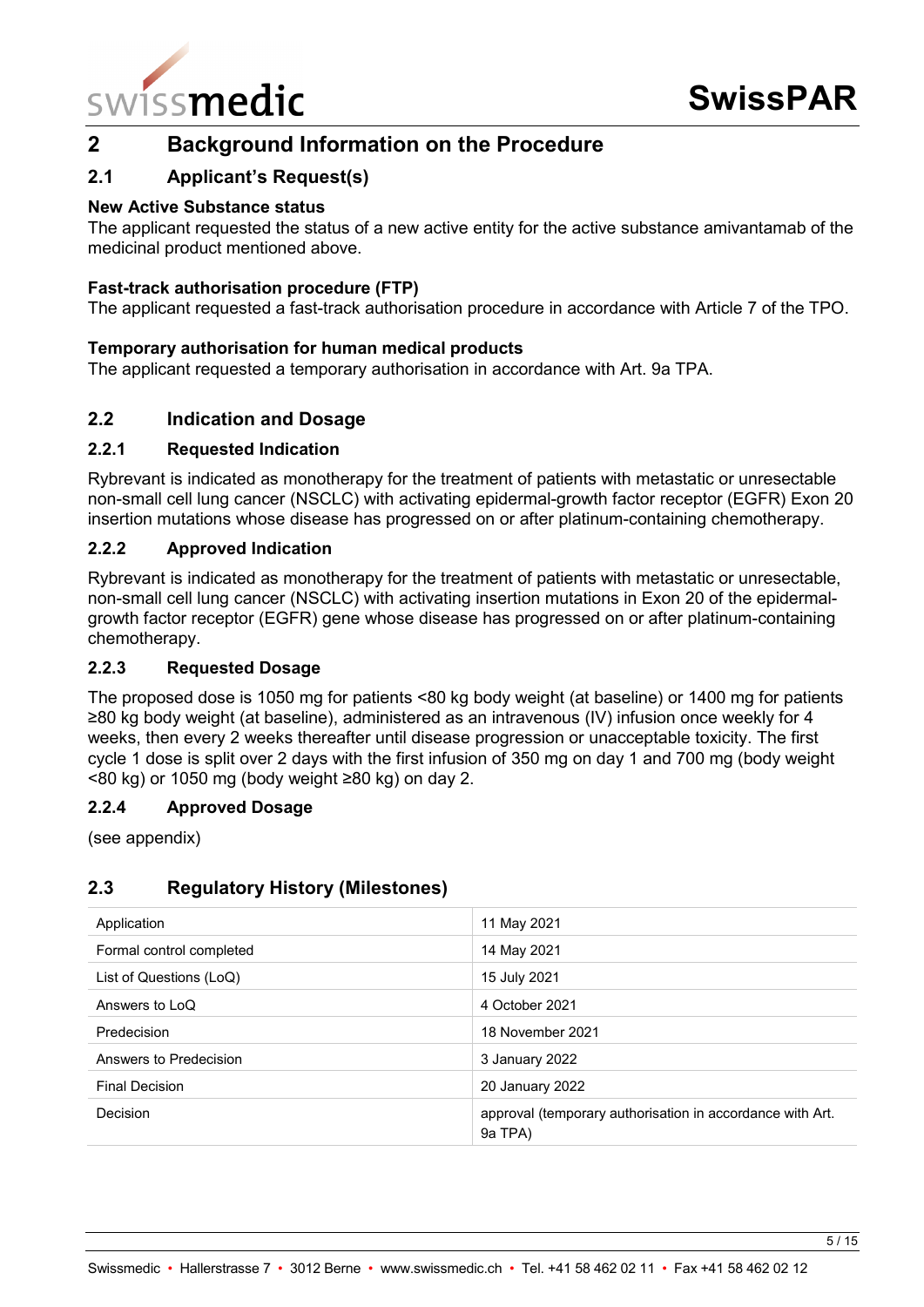

# <span id="page-5-0"></span>**3 Medical Context**

Treatment of lung cancer patients depends on the histology, molecular characteristics, tumour stage and an assessment of the patient's overall medical condition. An improved understanding of the molecular pathways that drives malignancy in non-small cell lung cancer (NSCLC) has led to the development of agents that target specific molecular pathways in malignant cells. Therapy can then be individualised based on the specific abnormality if present in a given NSCLC patient. Among these patients, the most frequent targetable abnormalities are activating epidermal growth factor receptor (EGFR) gene mutations, which are identified in approx. 10-15% of adenocarcinomas in western populations<sup>[1](#page-5-3)</sup>. EGFR driver mutations in other histological subtypes are rather rare.

The most frequently identified EGFR mutations are Exon 19del and L858R, which are identified in 80- 85% of subjects with activating EGFR mutations<sup>[2](#page-5-4)</sup>, and are effectively targeted by multiple approved EGFR tyrosine kinase inhibitors (TKIs).

Although NSCLC patients with insertion mutations (ins) in EGFR Exon 20 are believed to share a similar biology with other EGFR mutated NSCLC<sup>[3](#page-5-5)</sup>, the protein structure associated with this group of EGFR mutations hinders access to the receptor active site for some EGFR TKIs. Thus, EGFR Exon20ins are associated with *de novo* resistance to most approved EGFR inhibitors and correlate with a poor patient prognosis. Compounds with the ability to effectively target EGFR Exon20ins present an unmet medical need.

Amivantamab (AMIV) is a fully-human IgG1-based EGFR-MET bispecific antibody that targets tumours with activating EGFR mutations. AMIV binds to the extracellular domains of EGFR and MET (mesenchymal-epithelial transition factor receptor). AMIV inhibits the EGFR and MET signalling pathways, thereby preventing tumour growth and progression.

# <span id="page-5-1"></span>**4 Quality Aspects**

# <span id="page-5-2"></span>**4.1 Drug Substance**

Amivantamab, the active substance of Rybrevant is a humanised, bispecific, low fucose recombinant monoclonal antibody (IgG1) that specifically binds to the extracellular domains of EGFR and MET. In tumour models, amivantamab was able to disrupt EGFR and MET signalling functions by blocking ligand binding and increasing degradation of EGFR and MET. In addition, specific binding of amivantamab on the surface of tumour cells allows for targeting of these cells for destruction by immune effector cells through antibody-dependent cellular cytotoxicity (ADCC) and trogocytosis (mechanism of action).

Amivantamab is a heterodimer, consisting of two different heavy chains and two different light chains, joined by disulfide bonds. The major glycoform has a molecular mass of 148,209 Da. Amavantamab is prepared by controlled reduction and oxidation of the parental homodimer monoclonal antibodies, anti-EGFR and anti-cMET. For preferential formation of the heterodimer, two amino acid substitutions in the CH3 domains (K411R, F413L) were introduced into the Fab arms of the parental antibodies. Amivantamab carries N-Glycan moieties in the Fc region at EGFR heavy chain Asn305 and cMET heavy chain Asn299. Both parental monoclonal antibodies, anti-EGFR and anti-cMET, are produced by mammalian cells derived from Chinese hamster ovary using recombinant DNA technology. For enhancement of ADCC activity, low-fucose cell lines were used.

<span id="page-5-3"></span> <sup>1</sup>J Remon et al, 2020 EGFR exon 20 insertions in advanced non-small cell lung cancer: A new history begins. Cancer Treat Rev. 2020 Nov;90:102105.

<span id="page-5-4"></span><sup>2</sup> ME Arcila et al. EGFR exon 20 insertion mutations in lung adenocarcinomas: prevalence, molecular heterogeneity, and clinicopathologic characteristics, Mol Cancer Ther, 2013 Feb:12(2):220-9.

<span id="page-5-5"></span><sup>&</sup>lt;sup>3</sup> F Wang et al. EGFR exon 20 insertion mutations in non-small cell lung cancer, Translational Cancer Research, Vol 9, No 4, April 2020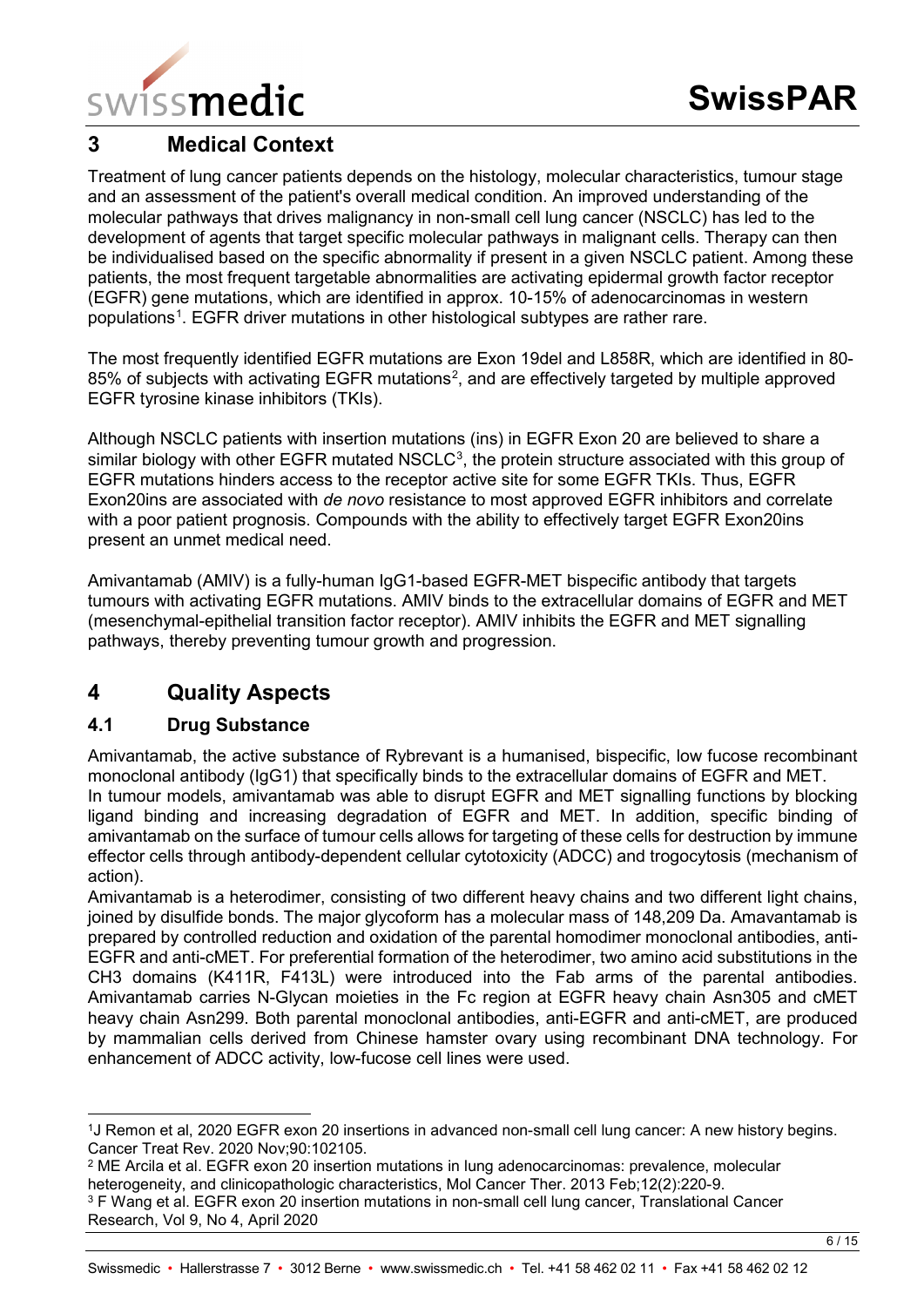The generation and characterisation of the host cell lines and the establishment of the cell banks used for production of amivantamab are described in sufficient detail.

Suspension cells and serum-free media are used during the cell culture process. Amivantamab is secreted into the culture medium and separated from cell debris by centrifugation and filtration steps. The purification process comprises several chromatographic and filtration steps as well as virus inactivation and virus retention filtration. Commercial-scale process validation batches were manufactured to demonstrate consistent performance, reproducibility and robustness of the manufacturing process according to a process validation master plan.

The changes in manufacturing process of the drug substance during development are supported by process and analytical comparability studies which were performed in accordance with regulatory guidelines.

Extensive characterisation of the physicochemical and biological properties of amivantamab was performed using state-of-the-art techniques. Product and process-related substances and impurities are adequately addressed.

The active substance batch release procedures comprise a panel of tests to assure identity, potency and purity of amivantamab and to control impurities within acceptable limits. The non-compendial test procedures are validated according to ICH guidelines.

The proposed storage conditions and shelf life of the drug substance in its commercial container are justified by the presented stability data.

# <span id="page-6-0"></span>**4.2 Drug Product**

The amivantamab final drug product is supplied as a sterile 50 mg/mL liquid concentrated solution for infusion in a vial. Each vial contains 350 mg of amivantamab in a 7.0 mL nominal fill volume. The primary packaging consists of a 8 mL Type 1 glass vial with an elastomeric closure and an aluminium seal with a flip-off cap. The drug product is formulated in a histidine buffered aqueous solution, containing sucrose, L-methionine, EDTA (ethylenediaminetetraacetic acid) and polysorbate 80. All excipients are of compendial grade. For intravenous administration, the drug product is to be diluted in 5% dextrose or 0.9% sodium chloride intravenous solution. Compatibility with diluents and prescribed infusion sets including in-line filters is demonstrated. Upon dilution, the solution for infusion is physicochemically stable at 15 - 25°C for up to 10 hours.

The manufacturing process of the finished drug product consists of thawing, pooling, sterile filtration, aseptic filling/stoppering/sealing, inspection, labelling and secondary packaging. Process validation studies were conducted at commercial scale using four consecutive validation batches.

The specifications include appropriate tests for appearance, identity, endotoxin, sterility, potency, total protein content and purity. The acceptance limits are justified based on compendial requirements, experience from clinical trials, statistical analysis and risk assessment. Analytical procedures are validated in accordance with ICH guidelines. Batch analysis data of batches used in clinical studies as well as commercial-scale batches from the current manufacturing site were provided and indicate a consistent manufacturing process.

The claimed shelf life of 24 months for drug product stored at  $2 - 8$ °C is justified based on stability studies in accordance with ICH.

The manufacturing process of the drug substance and drug product includes adequate control measures to prevent contamination and maintain control with regard to safety from adventitious agents.

# <span id="page-6-1"></span>**4.3 Quality Conclusions**

Satisfactory and consistent quality of the drug substance and drug product have been demonstrated.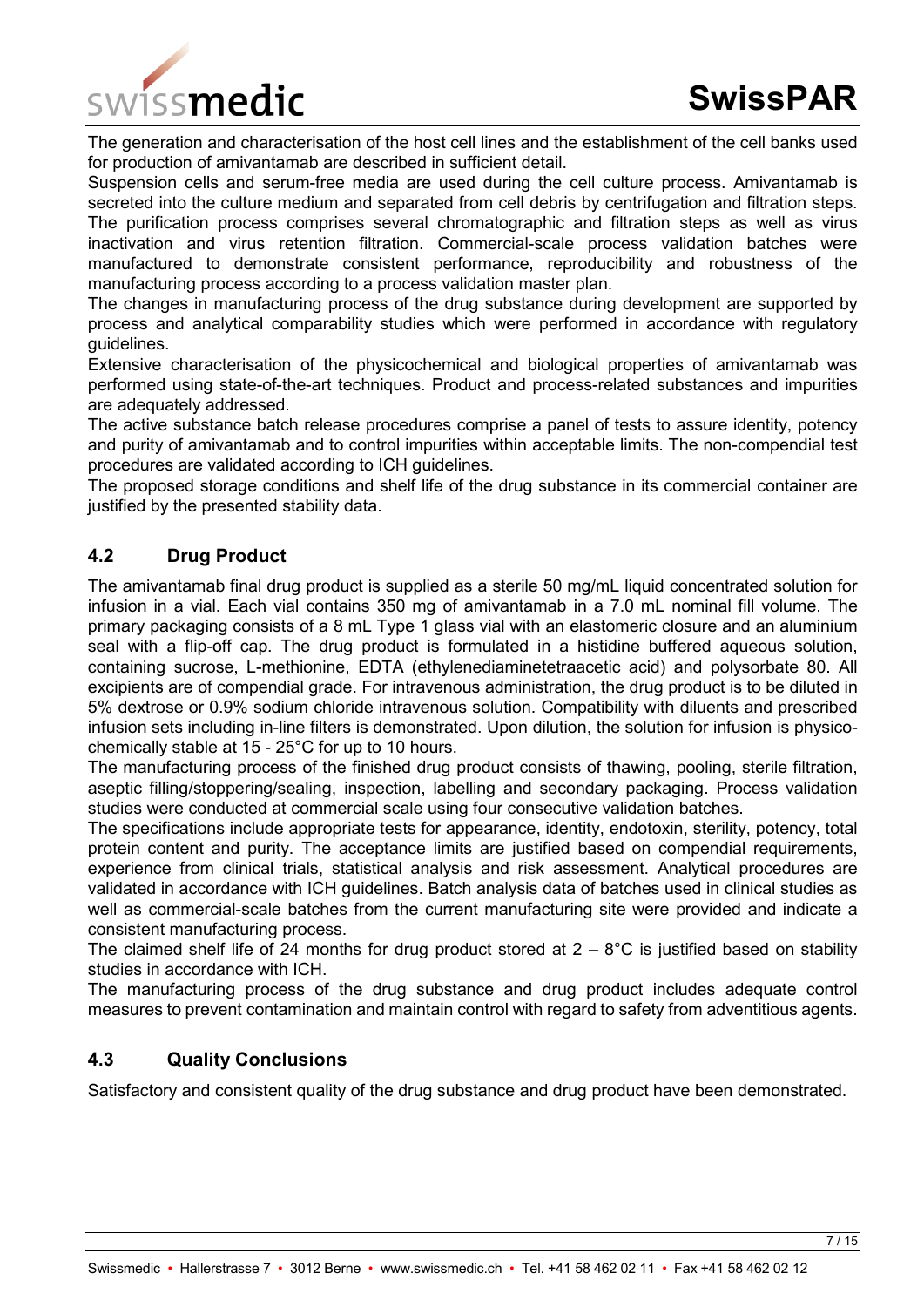

# <span id="page-7-0"></span>**5 Nonclinical Aspects**

For the nonclinical testing strategy, the applicant considered the recommendations outlined in ICH S6(R1) and S9.

#### **Pharmacodynamics**

The sequence homology between the extracellular domains of human EGFR and MET is ≥99% for cynomolgus monkeys and 88% for rodents.

Amivantamab bound human EGFR and MET with  $K<sub>D</sub>$  1.43 nM and 0.04 nM. Binding to the extracellular domains of human and cynomolgus monkey receptors was similar ( $EC_{50}$  0.37- 0.57 nM). MET phosphorylation induced by amivantamab was similar in human and monkey cells ( $EC_{50}$  0.15 -0.22 nM). Amivantamab bound cell-expressed EGFR in cynomolgus cells only weakly while binding to EGFR on human cells was similar to recombinant EGFR ( $EC_{50}$  0.1 to 2.2 nM).

Amivantamab inhibited ligand binding, ligand-mediated receptor phosphorylation and downstream signalling (Akt and ERK phosphorylation), ligand-induced receptor internalisation, cellular proliferation, and EGFR homo- and EGFR/Erb2 heterodimerisation in the lower nanomolar range. Potency was in general higher for wildtype receptors than in cell lines with MET amplifications or multiple mutations. Combination with tyrosine kinase inhibitors (TKIs) partially showed a synergistic effect, mainly in cell lines with primary EGFR mutations.

Efficacy, i.e. tumour growth inhibition and/or downmodulation of receptor phosphorylation, was shown in various murine lung tumour models with wildtype EGFR, primary activating EGFR mutations, resistant EGFR mutations, hepatocyte growth factor (HGF) overexpression or *MET* gene amplification. In genetically engineered mice carrying an EGFR-Exon19 deletion or an additional resistant mutation (T790M), amivantamab had only moderate anti-tumour activity in contrast to first or second generation TKIs. In xenograft models with EGFR exon 20 insertion mutations, amivantamab inhibited tumour growth similarly to a comparator anti-EGFR antibody and usually more efficiently than TKIs. There was no activity against P772-H773insDNP and H773-V774insNPH mutations. *In vitro* and *in vivo* studies showed that tumour cell inhibition was dependent on Fc-mediated effector function with involvement of natural killer (NK) cells, monocytes and macrophages, supporting a contribution of antibody-dependent cellular cytotoxicity (ADCC) and phagocytosis (ADCP). Trogocytosis possibly contributed to receptor downregulation. The kinetics of binding to human and cynomolgus FcyRI were similar with  $K_D \le 7.8$  nM.

Cross-reactivity studies demonstrated comparable binding in human and cynomolgus monkey tissues.

Safety pharmacology endpoints for the cardiovascular, respiratory and central nervous systems were included in the toxicology studies and did not raise concerns.

#### **Pharmakokinetics**

Bioanalytical methods were validated for the quantification of amivantamab and anti-drug antibody (ADA). PK studies with intravenous administration in cynomolgus monkeys indicated target-mediated drug disposition. Toxicokinetics showed no gender differences, an increase in  $t_{1/2}$  to 10 days after repeated dosing, accumulation ≤ 2.4-fold and a roughly dose-proportional increase in AUC in the higher dose range.

Conventional studies on distribution, metabolism, excretion and PK-drug interactions were not conducted, which is acceptable for an IgG1 antibody and in accordance with ICH S6 recommendations.

#### **Toxicology**

The cynomolgus monkey was selected as the toxicology species, which is acceptable as it is a pharmacologically relevant species. Activity on EGFR is probably slightly underestimated compared to humans but pharmacological activity on both EGFR and MET was demonstrated. The dosing route (IV, slow bolus) and dosing scheme (weekly) are appropriate to support the maintenance dosing in humans every two weeks.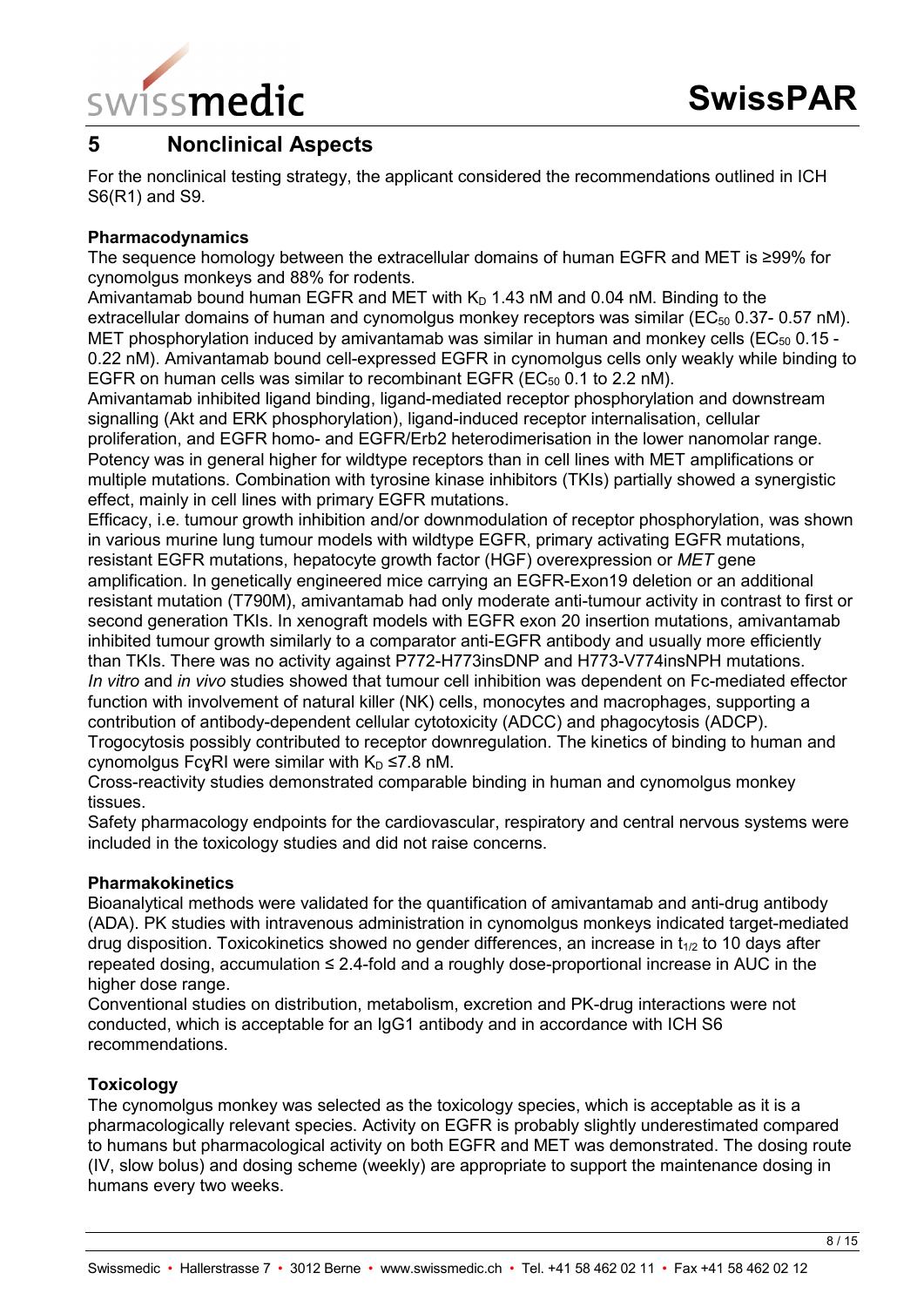

One-month tolerability (up to 100 mg/kg) and 6-week and 3-month (both up to 120 mg/kg) toxicology studies included an assessment of acute toxicity and are considered adequate for an ICH S9 indication.

Amivantamab was well tolerated up to the highest doses, which were associated with exposures at least 5.5-fold the mean clinical exposures for both treatment regimens (1050 mg < 80 kg body weight and 1400 mg ≥ 80 kg body weight). Amivantamab-related findings were observed in the skin, kidney, liver and haematological system. The findings are consistent with the known class effects and were reversible. This is considered acceptable for an ICH S9 indication.

Genotoxicity and carcinogenicity studies were not conducted with amivantamab in line with ICH recommendations.

A weight-of-evidence assessment was provided to waive reproductive toxicity studies based on the known detrimental effects of EGFR and MET inhibition for embryofoetal development, which is acceptable and adequately mentioned in the information for healthcare professionals. *In vitro* assessments of cytokine release, serum compatibility and haemolytic activity did not raise concerns.

There are no concerns with regard to the excipients and impurities.

Although major toxicities were not identified in the toxicological studies, known class effects were included in the RMP and in the information for healthcare professionals.

#### **Nonclinical Conclusions**

The pharmacological and toxicological properties of amivantamab, a bispecific antibody against EGFR and MET, were sufficiently characterised in the nonclinical studies. All safety-relevant nonclinical data are mentioned in the information for healthcare professionals. The submitted nonclinical documentation is considered sufficient to support the approval of Rybrevant in the requested indication.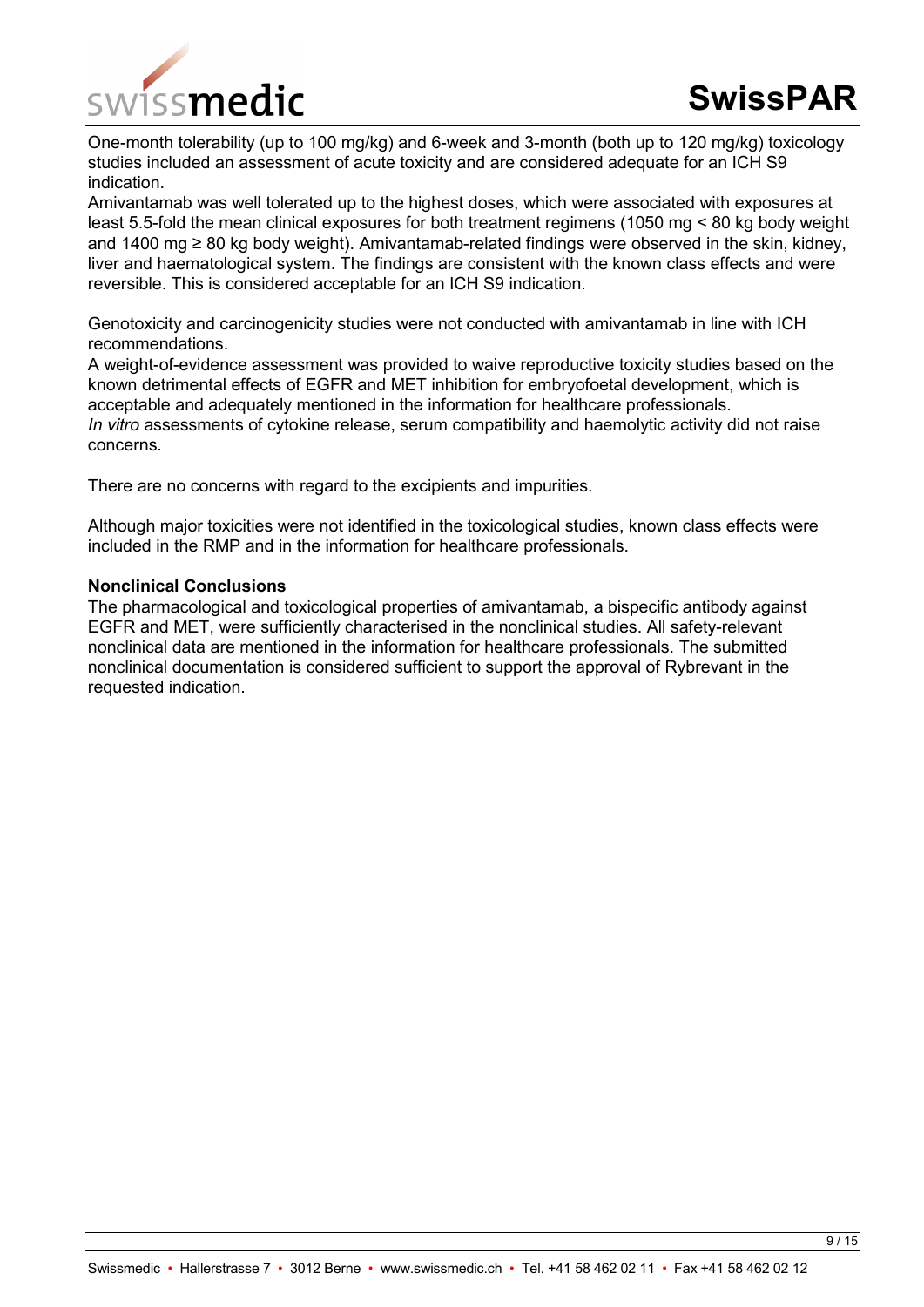

# <span id="page-9-0"></span>**6 Clinical and Clinical Pharmacology Aspects**

# <span id="page-9-1"></span>**6.1 Clinical Pharmacology**

The evaluation of the clinical pharmacology data of this application has been carried out in reliance on previous regulatory decisions by the FDA. The available assessment report and respective product information from the FDA were used as a basis for the clinical pharmacology evaluation. For further details concerning clinical pharmacology, see section 8.1 of this report.

# <span id="page-9-2"></span>**6.2 Dose Finding and Dose Recommendation**

The dose finding of amivantamab (AMIV) monotherapy was based on the clinical data from the dose escalation part of the 61186372EDI1001 (CHRYSALIS) study that included NSCLC patients with disease progression after prior therapy with the standard of care. The study tested a flat-dose of intravenous AMIV once weekly for the first 4 weeks followed by subsequent AMIV application every two weeks. Due to frequent infusion-related reactions, the first drug administration was later split over days 1 and 2 (for cycle 1 only). EGFR inhibition-mediated rash was first observed in the 350 mg AMIV cohort. First treatment response was observed in the 700 mg dose cohort. Based on the pharmacokinetic and pharmacodynamic analyses, the applicant determined that the drug exposure was similar between patients with a body weight of <80 kg treated with a 1050 mg flat-dose compared to patients with a body weight of ≥80 kg treated with 1400 mg. Additional analyses showed that this 1050/1400 mg dose demonstrated a higher coverage of the target efficacious concentration compared to lower doses. The applicant determined the recommended phase 2 dose to be 1050 mg for patients with <80 kg body weight and 1400 mg for patients with ≥80 kg body weight (later abbreviated as 1050/1400 mg dose).

# <span id="page-9-3"></span>**6.3 Efficacy**

Data from one non-randomised study were submitted to support the efficacy and safety of AMIV:

#### **Study 61186372EDI1001 (CHRYSALIS)**

To support the efficacy of AMIV, the applicant submitted data from the non-randomised, first-inhuman study 61186372EDI1001 (CHRYSALIS) in patients with advanced NSCLC. The study consisted of two parts: a dose escalation and a dose expansion part. The dose expansion cohort consisted of multiple cohorts that tested AMIV within molecularly defined tumour subgroups. To support the requested indication, the applicant submitted the study data that concerned NSCLC patients with EGFR Exon20ins who were treated with AMIV monotherapy. The primary efficacy population was based on pooled efficacy analyses of NSCLC patients with EGFR Exon20ins after platinum-based chemotherapy treated with AMIV 1050/1400 mg dose from different study cohorts.

The relevant efficacy population included adult patients with metastatic or unresectable NSCLC after prior platinum-based chemotherapy or who were ineligible for or had refused all other currently available therapeutic options. Patients were required to have a documented EGFR Exon20ins mutation, Eastern Cooperative Oncology Group (ECOG) performance status (PS) score of 0-1 as well as adequate organ (hepatic, renal, bone marrow) function. The study excluded patients with continuous oxygen therapy, history of interstitial lung disease, untreated active brain metastases (patients with previously treated stable brain metastases were allowed), clinically significant cardiovascular disease, relevant ongoing infection or a planned invasive operative procedure.

In the dose expansion part, patients received the 1050/1400 mg dose of AMIV. Treatment was administered until disease progression, unacceptable toxicity or withdrawal of consent. After the discontinuation of study treatment, patients were followed up for survival until the end of the study. Disease assessment was performed every 6 weeks with CT or MRI until disease progression; postbaseline CNS imaging was performed when clinically indicated. Tumour response was evaluated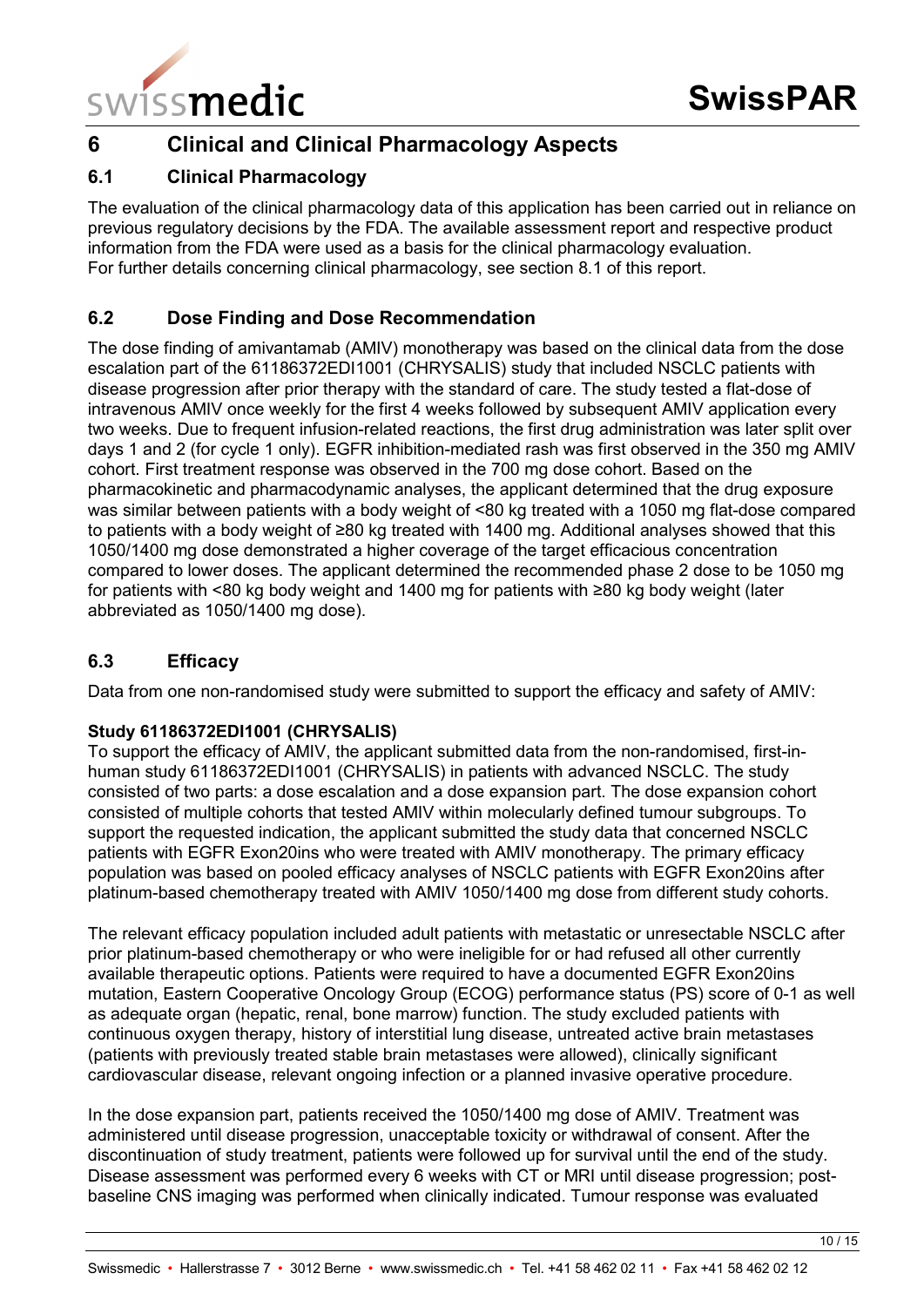

according to response evaluation criteria in solid tumours (RECIST) 1.1 as determined by the investigator and blinded independent review committee (BIRC).

The primary efficacy endpoint was the overall response rate (ORR). Other relevant efficacy endpoints were progression-free survival (PFS), overall survival (OS) and duration of response (DOR).

The most recent provided data cut-off was from March 2021.

The median age of all study patients with NSCLC Exon20ins after platinum-based chemotherapy treated with 1050/1400 mg dose was 62 years. Sixty-one percent were females, 52% were Asian, 37% were Caucasian, 29% had an ECOG PS of 0, 70% an ECOG PS of 1, 43% had a history of smoking, 79% had initial stage IV disease, 54% had lymph node metastases, 44% had bone metastases, 25% had brain metastases and 11% had liver metastases.

The primary efficacy population consisted of 81 patients with NSCLC EGFR Exon20ins after platinumbased chemotherapy who were evaluable for efficacy and received the 1050/1400 mg AMIV dose on or before 5 February 2020. In the primary efficacy population, the median number of prior systemic treatments was n=2, all patients had received prior platinum-based chemotherapy, 46% had had prior immunotherapy and 21% had had prior EGFR TKIs. In this population, the most common Exon20ins mutations were A767 (23.5%), S768 (16.0%), D770 (11.0%) and N771 (11.0%).

At the most recent data cut-off, the median follow-up period was 14.5 months and the median duration of study treatment was 5 months. The ORR according to the investigator was 38% [CI95% 28%, 50%]. The ORR according to the BIRC was 43% [CI95% 32%-55%]. The median PFS according to both investigator and BIRC assessments was 8.3 months. The median DOR according to the investigator was 12.5 months. The median DOR according to the BIRC was 11.04 months. The median OS was 22.77 months.

The applicant also provided supportive efficacy data on patients with NSCLC EGFR Exon20ins after platinum-based chemotherapy who received the first AMIV dose on or before 4 June 2020 (n=114, larger patient population with a shorter median follow-up period) as well as NSCLC Exon20ins patients without prior chemotherapy (n=28) and patients who received a non-1050/1400 mg dose of AMIV (n=42). The efficacy results from these supportive populations were consistent with the reported findings of the primary efficacy population.

#### **Relevant ongoing studies**

The phase III study 61186372NSC3001 (PAPILLON) is testing AMIV in combination with carboplatin doublet versus carboplatin doublet alone in previously untreated locally advanced or metastatic NSCLC patients with EGFR Exon20ins.

#### <span id="page-10-0"></span>**6.4 Safety**

The submitted AMIV safety database consisted of 489 patients treated with the 1050/1400 mg AMIV dose and included patients with NSCLC EGFR Exon20ins with prior chemotherapy and NSCLC patients without EGFR Exon20ins. The most recent safety data were provided with the March 2021 data cut-off. The median duration of treatment for patients in the safety database was 4.14 months.

Most patients in the submitted pooled safety analysis experienced at least one treatment-related adverse event (TRAE) of any grade (96%). The reported frequency of grade ≥3 treatment-emergent adverse events (TEAEs) was 41%. The rate of serious adverse events (SAEs) was 29% and for treatment-related SAEs, the reported rate was 6%. The frequency of TEAEs leading to death was 5%.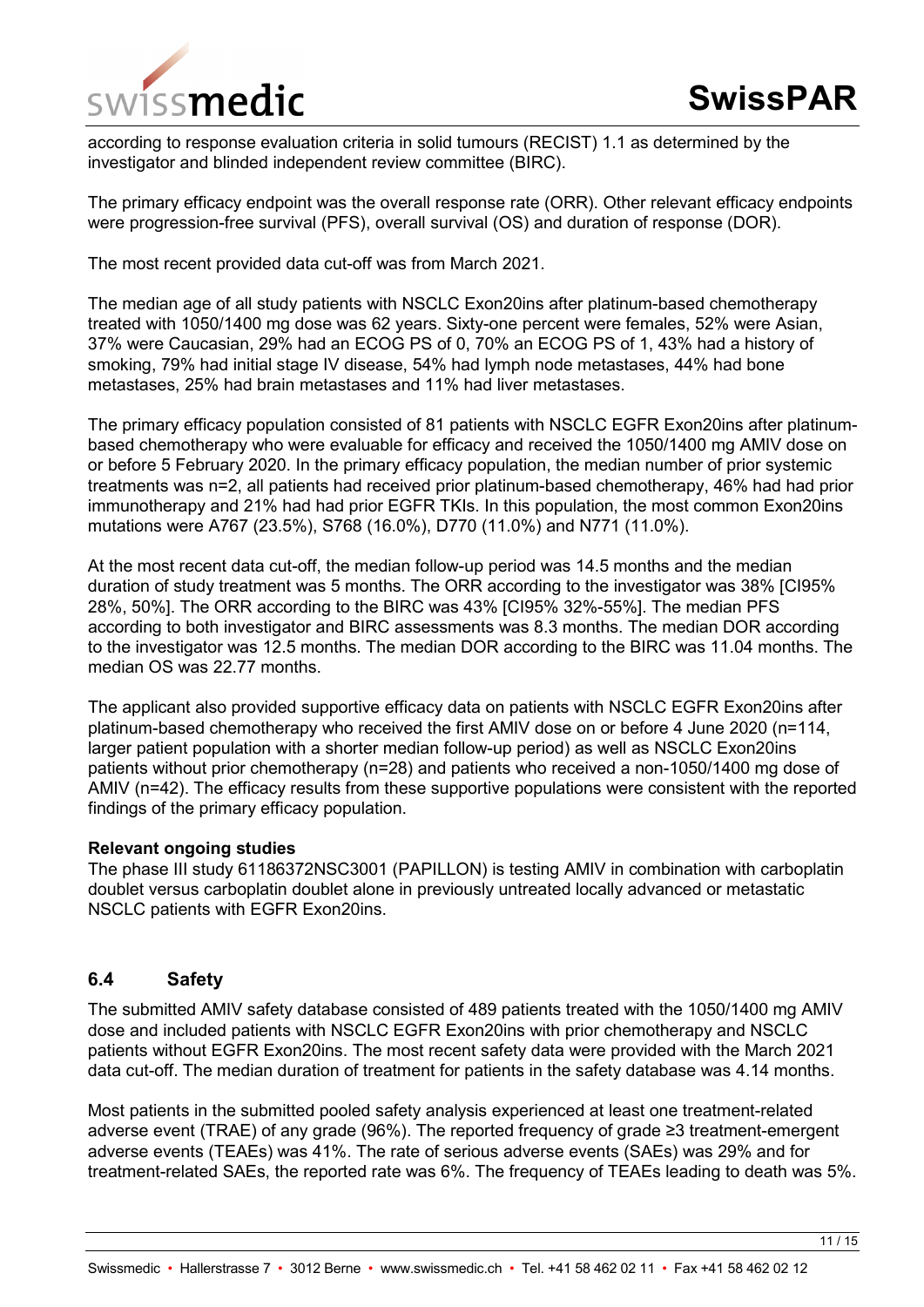

The most frequent TEAEs of any grade were infusion-related reactions, paronychia, rash, dermatitis acneiform, hypoalbuminaemia, nausea, constipation, peripheral oedema, stomatitis and fatigue.

The most frequent grade ≥3 TEAEs were pneumonia, dyspnoea, pulmonary embolism, hyponatraemia, hypoalbuminaemia, hypokalaemia, infusion-related reactions, transaminase increase, hypophosphataemia, paronychia, diarrhoea, hypoxia, pleural effusion, hypotension and neutropenia.

The most frequent TRAEs of any grade were infusion-related reactions, paronychia, rash, dermatitis acneiform, hypoalbuminaemia, stomatitis, pruritus, dry skin, nausea, peripheral oedema, fatigue and transaminase increase.

In all AMIV-treated NSCLC patients (n=489), the following TEAEs leading to death were reported: pneumonia (n=6), respiratory failure (n=5) and dyspnoea (n=2), followed by sepsis, pulmonary sepsis, atypical pneumonia, adenovirus infection, acute respiratory failure, chronic respiratory failure, aspiration, aspiration pneumonia, cardio-respiratory distress, cardiac arrest and sudden death (n=1 each).

The most frequent SAEs according to System Organ Class were respiratory, thoracic or mediastinal disorders such as dyspnoea, pulmonary embolism and pneumonitis. These were followed by infections (in particular pneumonia), musculoskeletal disorders (mostly back pain), cardiac disorders (such as pericardial effusion) and injury or procedural complications (mostly infusion-related reactions).

Adverse events of special interest were infusion-related reactions, rash, paronychia, eye disorders, pneumonitis, hypoalbuminaemia and toxic epidermal necrolysis

#### <span id="page-11-0"></span>**6.5 Final Clinical and Clinical Pharmacology Benefit Risk Assessment**

Treatment of NSCLC depends on the histology, molecular characteristics, tumour stage and an assessment of the patient's overall medical condition. An improved understanding of the molecular pathways that drive malignancy for this disease has led to the development of agents that target specific molecular pathways in malignant cells. The most frequently identified EGFR mutations are Exon 19del and L858R, which are effectively targeted by multiple approved EGFR TKIs. These agents demonstrated improved treatment outcomes for patients with EGFR TKI-sensitive disease. However, NSCLC arising from EGFR Exon20ins has to be distinguished due to the *de novo* resistance to most approved EGFR TKIs. There is a medical need to improve the outcomes of NSCLC patients with EGFR Exon20ins with disease progression on or after the standard platinum based chemotherapy.

The pivotal efficacy data were from the non-randomised study 61186372EDI1001 (CHRYSALIS). In the pooled primary efficacy population of NSCLC patients with Exon20ins after platinum-based chemotherapy, the reported ORR was 43%, the median DOR was 11.04 months, the median PFS was 8.3 months by BIRC assessment and the median OS was clinically relevant with 22.77 months.

The main deficiency of the submitted dossier is the lack of randomised clinical data to support the efficacy of amivantamab compared to the standard of care. However, results from the ongoing randomised phase III study 61186372NSC3001 (PAPILLON), which tests AMIV combined with platinum doublet versus platinum doublet alone, will provide potentially confirmatory evidence for the current indication.

Relevant reported toxicities for AMIV were rash, paronychia, eye disorders, pneumonitis, hypoalbuminaemia, peripheral oedema and infusion-related reactions. These adverse drug reactions were manageable and are adequately described in the product information. However, due to the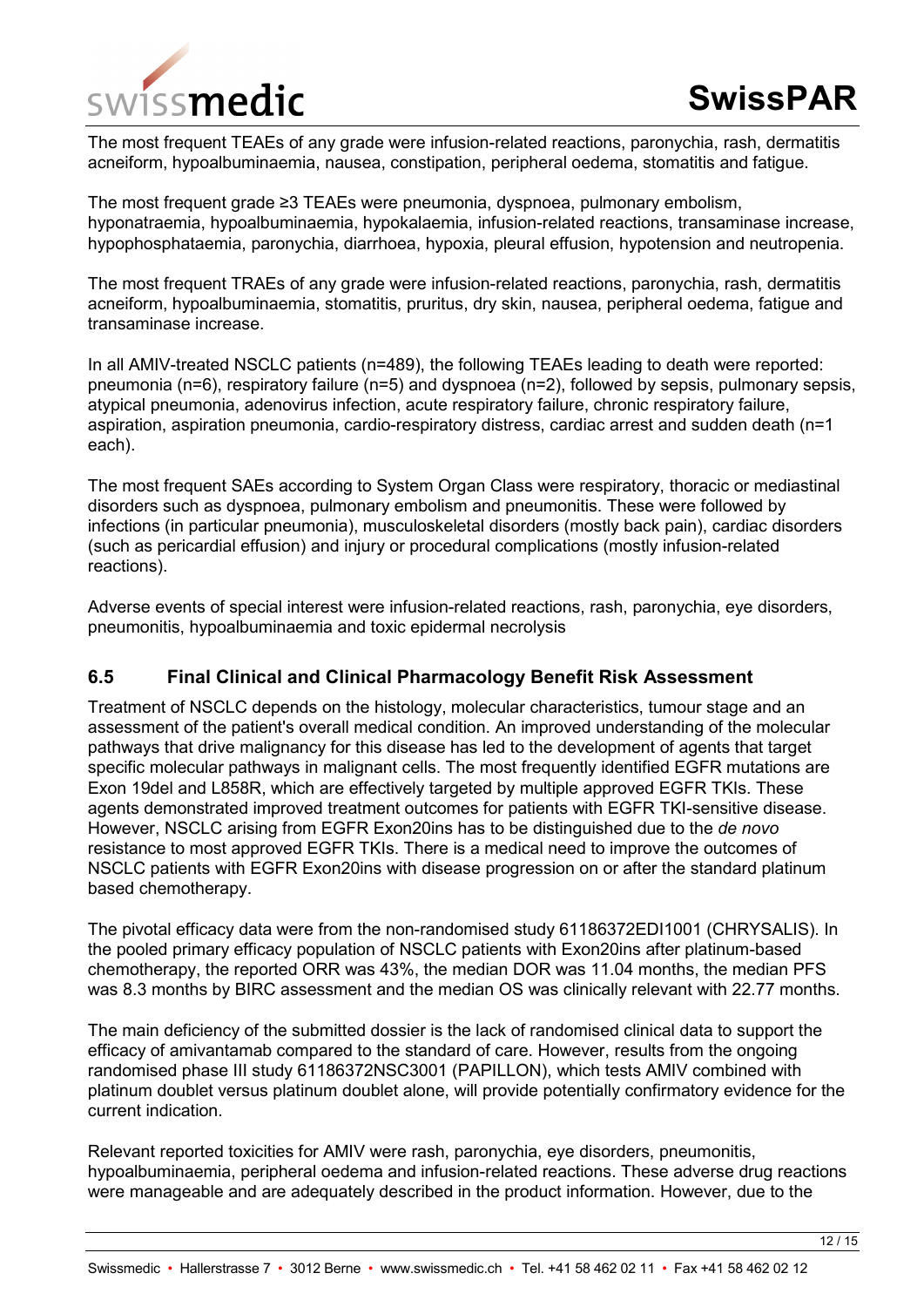

design of study 61186372EDI1001 (CHRYSALIS), a direct comparison of safety to other agents was not possible.

#### *Conclusion:*

The reported efficacy benefit for AMIV for patients with metastatic and/or unresectable NSCLC EGFR Exon20ins after platinum-based chemotherapy is clinically meaningful and the safety profile appears to be manageable. The benefit-risk ratio is positive for temporary marketing authorisation. The clinical results from an ongoing phase III study 61186372NSC3001 (PAPILLON) will provide the required potentially confirmatory evidence to support the conversion of temporary marketing authorisation into an ordinary marketing authorisation.

#### <span id="page-12-0"></span>**6.6 Approved Indication and Dosage**

See information for healthcare professionals in the Appendix.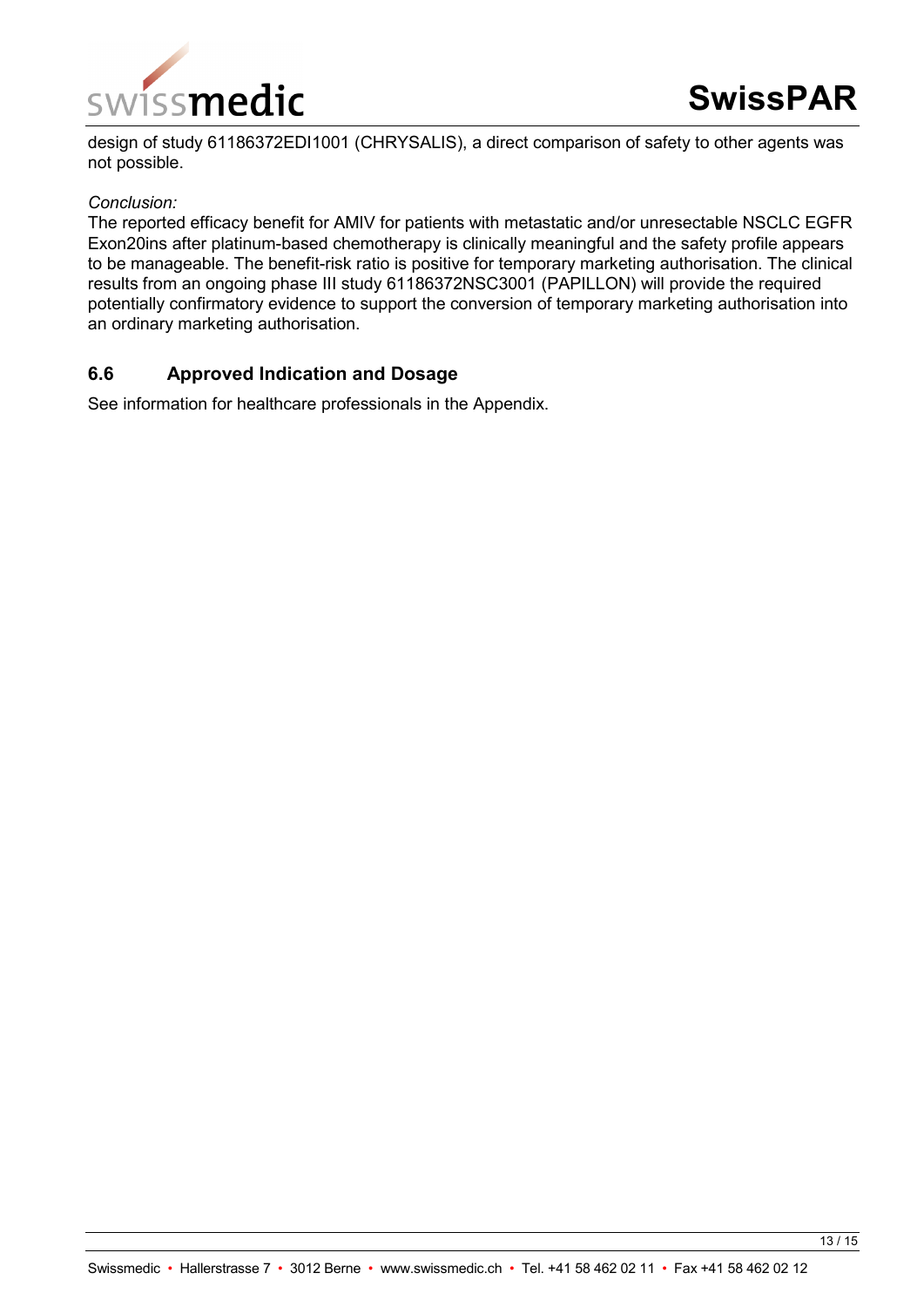

# <span id="page-13-0"></span>**7 Risk Management Plan Summary**

The RMP summaries contain information on the medicinal products′ safety profiles and explain the measures that are taken in order to further investigate and monitor the risks as well as to prevent or minimise them.

The RMP summaries are published separately on the Swissmedic website. Marketing Authorisation Holders are responsible for the accuracy and correctness of the content of the published RMP summaries. As the RMPs are international documents, their summaries might differ from the content in the information for healthcare professionals / product information approved and published in Switzerland, e.g. by mentioning risks occurring in populations or indications not included in the Swiss authorisations.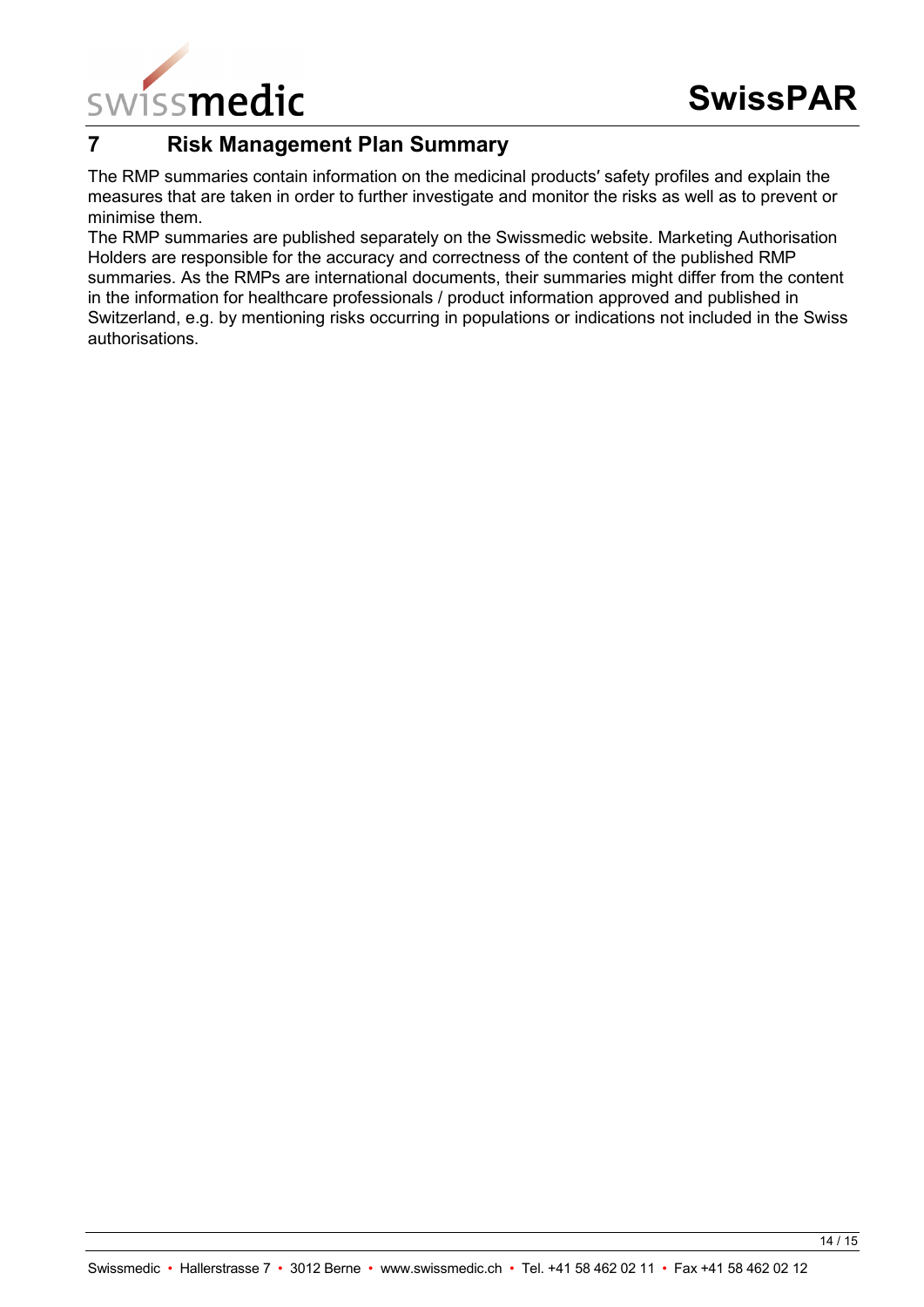

# <span id="page-14-0"></span>**8 Appendix**

#### <span id="page-14-1"></span>**8.1 Approved Information for Healthcare Professionals**

Please be aware that the following version of the information for healthcare professionals relating to Rybrevant was approved with the submission described in the SwissPAR. This information for healthcare professionals may have been updated since the SwissPAR was published.

Please note that the reference document, which is valid and relevant for the effective and safe use of medicinal products in Switzerland, is the information for healthcare professionals approved and authorised by Swissmedic (see www.swissmedicinfo.ch).

#### **Note:**

The following information for healthcare professionals has been translated by the MAH. The Authorisation Holder is responsible for the correct translation of the text. Only the information for healthcare professionals approved in one of the official Swiss languages is binding and legally valid.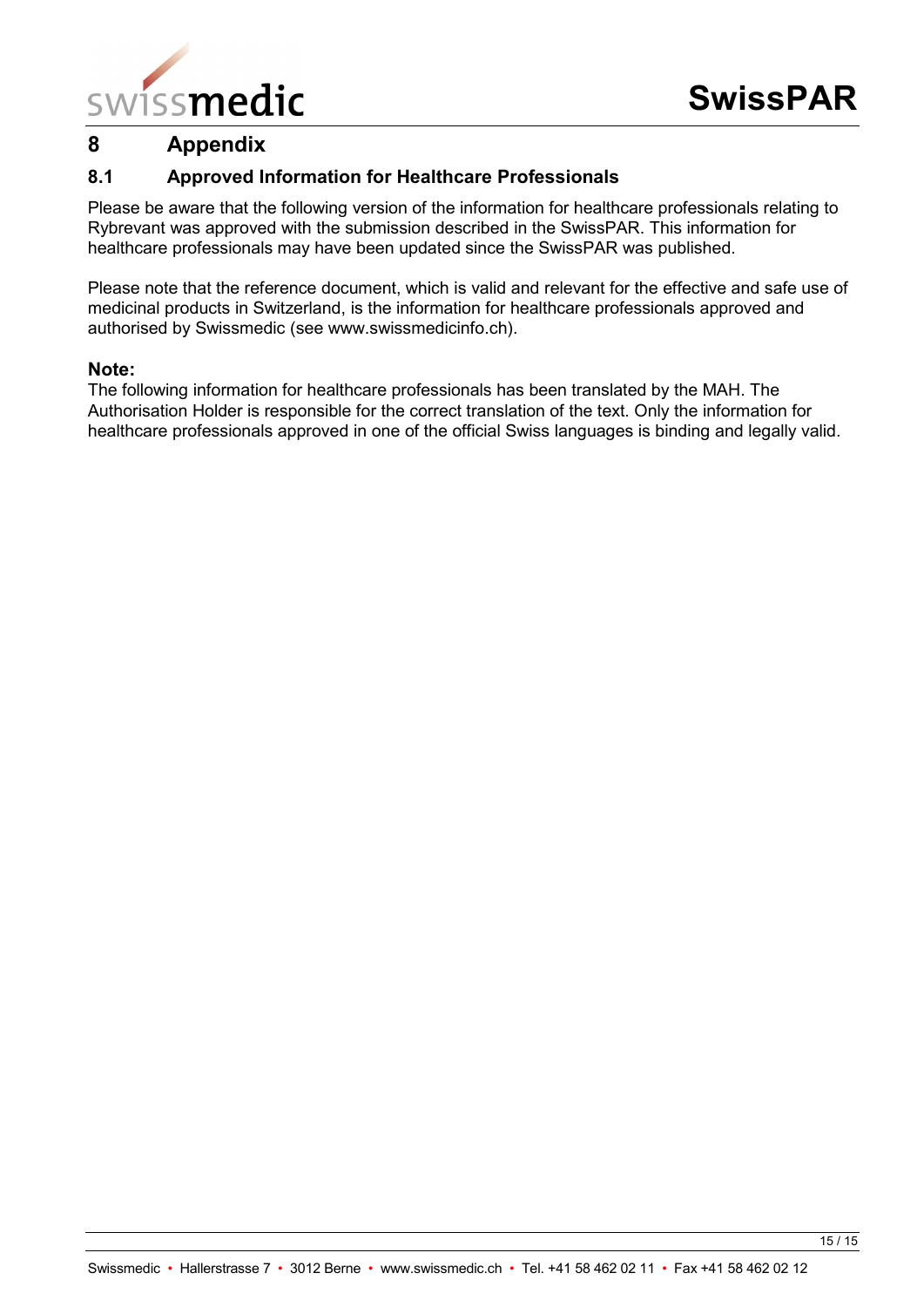▼ This medicinal product is subject to additional monitoring. This will allow quick identification of new safety information. Healthcare professionals are asked to report any suspected new or serious adverse reactions. See the "Undesirable effects" section for advice on the reporting of adverse reactions.

RYBREVANT has been authorized temporarily, see section "Properties/Effects".

# **RYBREVANT, concentrate for solution for infusion**

#### **Composition**

*Active substances*

Amivantamab

#### *Excipients*

EDTA disodium salt dihydrate (corresponds to 17 μg sodium), L-Histidine, L-Histidine hydrochloride monohydrate, L-Methionine, Polysorbate 80, Sucrose (595 mg), Water for Injection.

#### **Pharmaceutical form and active substance quantity per unit**

RYBREVANT is available as a colorless to pale yellow concentrate for solution for infusion. Each single-use vial contains 350 mg of amivantamab per 7 mL (50 mg of amivantamab per mL).

# **Indications/Uses**

RYBREVANT is indicated as monotherapy for the treatment of patients with metastatic or unresectable, non-small cell lung cancer (NSCLC) with activating insertion mutations in Exon 20 of the epidermal-growth factor receptor (EGFR) gene whose disease has progressed on or after platinum-containing chemotherapy.

# **Dosage/Administration**

RYBREVANT should be administered by a healthcare professional with appropriate medical support to manage infusion-related reactions (IRRs) if they occur (see "Warnings and Precautions"). Administer pre-infusion medications (see "Dosage / Administration" – Pre-infusion Medications). If EGFR Exon 20 insertion mutation is detected using a validated plasma or tissue-based test, the patient is suitable for treatment with RYBREVANT (see "Pharmacodynamics - Clinical efficacy"). It is recommended that patients are treated with RYBREVANT until disease progression or unacceptable toxicity.

To ensure traceability of biotechnological medicinal products, it is recommended that the trade name and batch number should be documented for each treatment.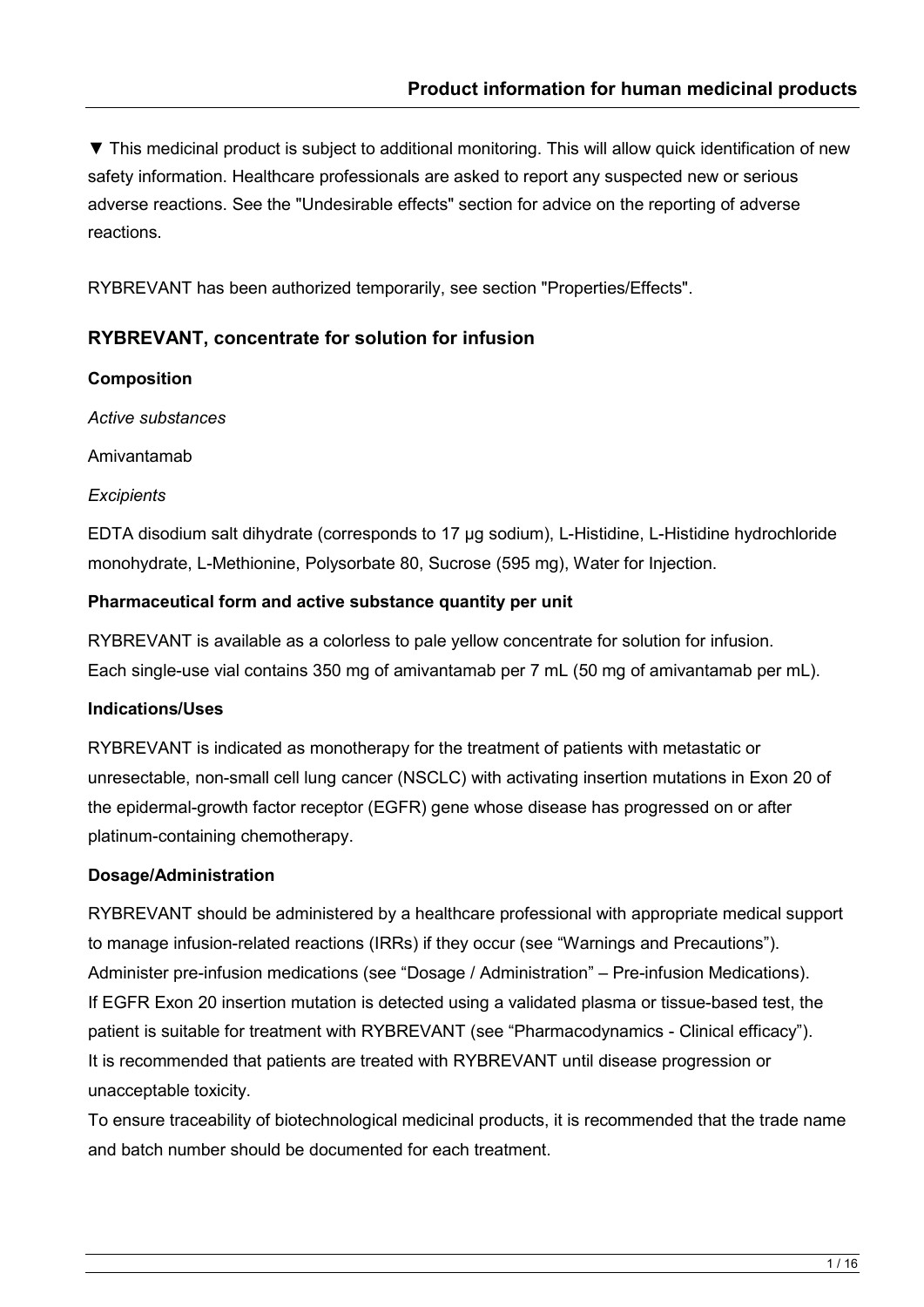## *Usual dosage - Adults (≥18 years)*

The recommended dose of RYBREVANT is provided in Table 1 and the dosing schedule is provided in Table 2.

Table 1: Recommended Dose of RYBREVANT

| <b>Body Weight of Patient</b>  | Recommended |
|--------------------------------|-------------|
| (at Baseline*)                 | Dose        |
| Less than 80 kg                | $1050$ mg   |
| Greater than or equal to 80 kg | 1400 $mg$   |

\* Dose adjustments not required for subsequent body weight changes.

| Table 2: | Dosing schedule for RYBREVANT |
|----------|-------------------------------|
|----------|-------------------------------|

| Weeks          | Schedule                         |
|----------------|----------------------------------|
| Weeks 1 to 4   | Weekly (total of 4 doses)        |
| Week 5 onwards | Every 2 weeks starting at Week 5 |

#### *Infusion Rates*

Administer RYBREVANT infusion intravenously according to the infusion rates in Table 3. Due to the frequency of IRRs at the first dose, infusion via a peripheral vein at Week 1 and Week 2 should be considered to minimize drug exposure in the event of an IRR; infusion via central line may be administered for subsequent weeks. It is recommended for the first dose to be diluted as close to administration as possible to allow for maximal flexibility in IRR management.

#### Table 3: Infusion Rates for RYBREVANT Administration

| 1050 mg Dose                  |                    |                                              |                            |  |
|-------------------------------|--------------------|----------------------------------------------|----------------------------|--|
| Week                          | Dose               | Initial<br>Subsequent                        |                            |  |
|                               | (per $250$ mL bag) | Infusion Rate                                | Infusion Rate <sup>+</sup> |  |
| Week 1 (split dose infusion)  |                    |                                              |                            |  |
| Week 1 Day 1                  | 350 mg             | 50 mL/hr                                     | 75 mL/hr                   |  |
| Week 1 Day 2                  | 700 mg             | 75 mL/hr<br>50 mL/hr                         |                            |  |
| Week 2                        | 1050 mg            | 85 mL/hr                                     |                            |  |
| Subsequent weeks <sup>*</sup> | $1050$ mg          | $125$ mL/hr                                  |                            |  |
| 1400 mg Dose                  |                    |                                              |                            |  |
| Week                          | Dose               | Initial<br>Subsequent                        |                            |  |
|                               | (per $250$ mL bag) | <b>Infusion Rate</b><br><b>Infusion Rate</b> |                            |  |
| Week 1 (split dose infusion)  |                    |                                              |                            |  |
| Week 1 Day 1                  | 350 mg             | 50 mL/hr                                     | 75 mL/hr                   |  |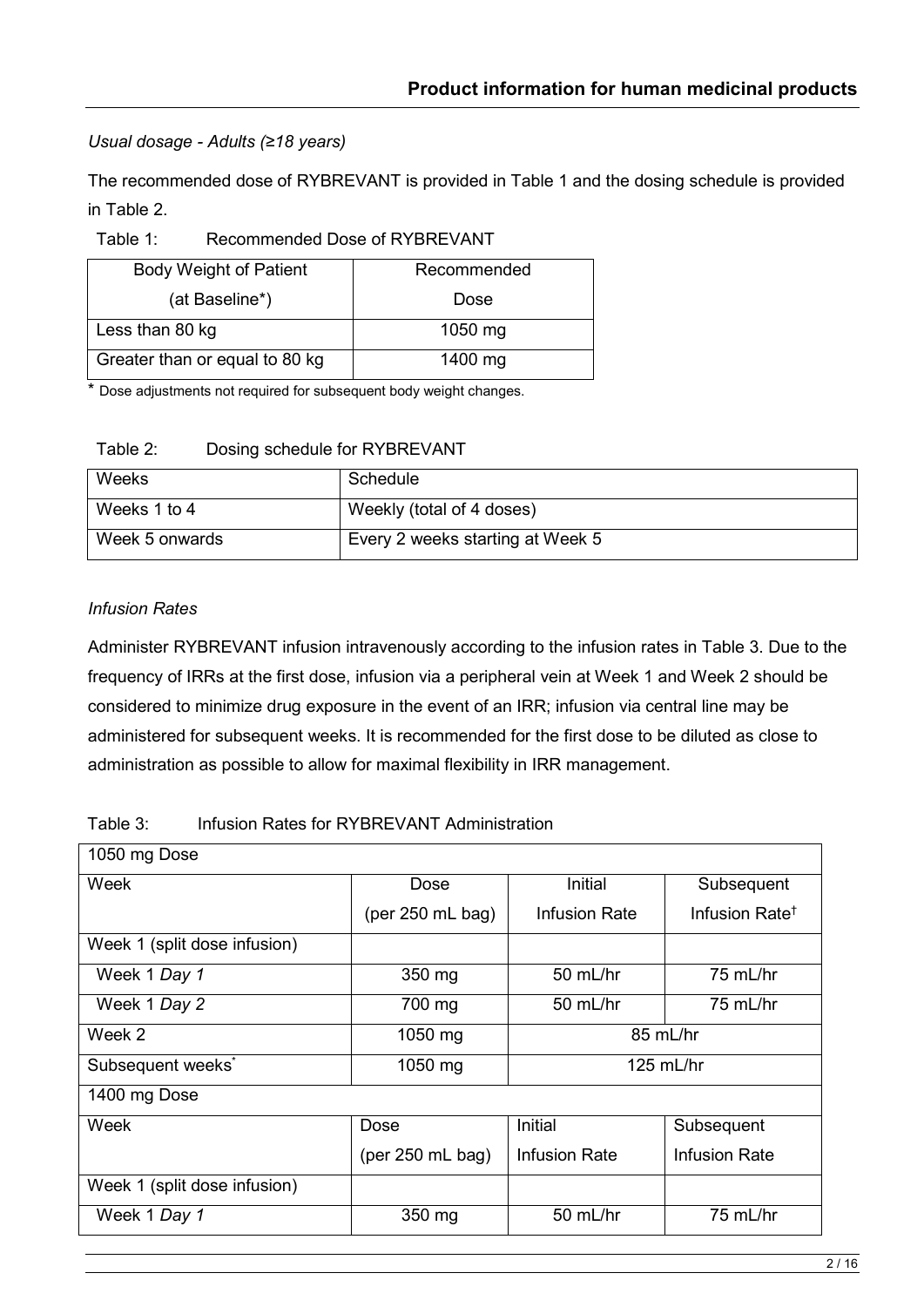# **Product information for human medicinal products**

| Week 1 Day 2                  | $1050$ mg | 35 mL/hr   | 50 mL/hr    |  |
|-------------------------------|-----------|------------|-------------|--|
|                               |           |            |             |  |
| Week 2                        | 1400 mg   | $65$ mL/hr |             |  |
| Week 3                        | 1400 mg   | 85 mL/hr   |             |  |
| Subsequent weeks <sup>*</sup> | 1400 mg   |            | $125$ mL/hr |  |

After Week 4, patients are dosed every 2 weeks.

† Increase the initial infusion rate to the subsequent infusion rate after 2 hours in the absence of infusion-related reactions.

#### *Pre-infusion medications*

Prior to initial infusion of RYBREVANT (Week 1, Days 1 and 2), administer antihistamines, antipyretics, and glucocorticoids to reduce the risk of IRRs (see table 4). As of week 2, administer antihistamines and antipyretics (see table 4). Administer antiemetics as needed.

|                             |                                     |                | Dosing Window    |
|-----------------------------|-------------------------------------|----------------|------------------|
| Medication                  |                                     | Route of       | Prior to         |
|                             | Dose                                | Administration | <b>RYBREVANT</b> |
|                             |                                     |                | Administration   |
| Antihistamine <sup>*</sup>  | Diphenhydramine                     | IV             | 15 to 30 minutes |
|                             | (25 to 50 mg) or equivalent         | Oral           | 30 to 60 minutes |
| Antipyretic <sup>*</sup>    | Paracetamol/Acetaminophen           | $\mathsf{IV}$  | 15 to 30 minutes |
|                             | $(650 \text{ to } 1000 \text{ mg})$ | Oral           | 30 to 60 minutes |
|                             | Dexamethasone (10 mg) or            |                |                  |
| Glucocorticoid <sup>#</sup> | Methylprednisolone (40 mg) or       | -lV            | 45 to 60 minutes |
|                             | equivalent                          |                |                  |

Table 4: Pre-Medications

Required at all doses.

‡ Required at initial dose (Week 1, Days 1 and 2); optional for subsequent doses.

#### *Management of Infusion-Related Reactions*

- Interrupt infusion at the first sign of IRRs (see Warnings and Precautions). Administer additional supportive medications (e.g., additional glucocorticoids, antihistamine, antipyretics, and antiemetics) as clinically indicated.
- Grade 1-3 (mild-severe): Upon recovery of symptoms, resume infusion at 50% of the previous rate. If there are no additional symptoms, the rate may be increased per the recommended infusion rate (see Table 3). Administer pre-infusion medications at next dose (see Table 4).
- Recurrent Grade 3 or Grade 4 (life-threatening): Permanently discontinue RYBREVANT (see "Warnings and Precautions*"*).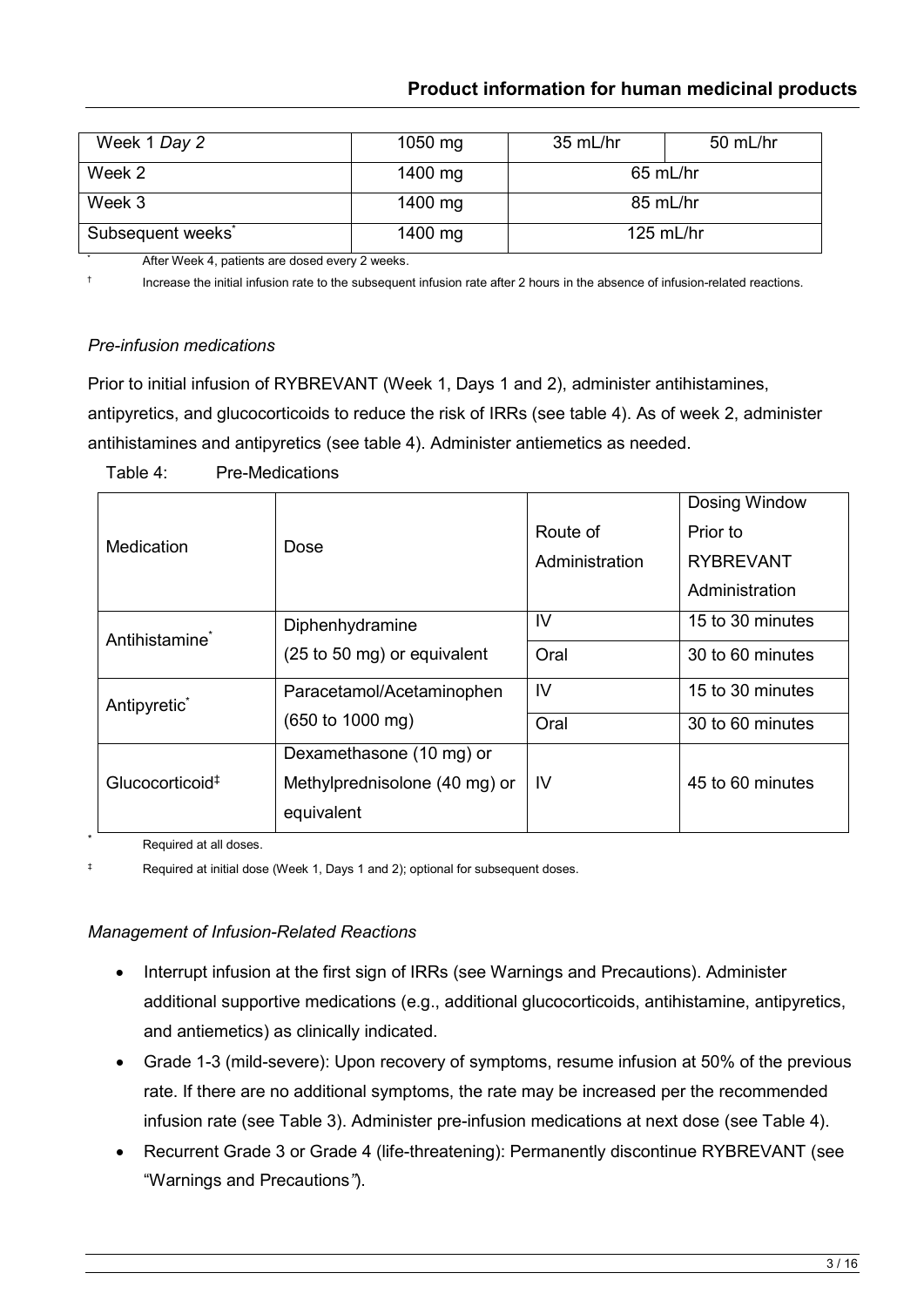## *Dose adjustment following undesirable effects*

Interrupt RYBREVANT for Grade 3 or 4 adverse reactions until the adverse reaction resolves<sup>\*</sup>. If an interruption is 7 days or less, restart RYBREVANT at current dose. If an interruption is longer than 7 days, consider restarting RYBREVANT at a reduced dose as outlined in Table 5. Permanently discontinue if recovery does not occur within 4 weeks.

#### Table 5: RYBREVANT Dose Modifications for Adverse Reactions

|                    |              | 1 <sup>st</sup> Dose | $2nd$ Dose   | $3rd$ Dose         |
|--------------------|--------------|----------------------|--------------|--------------------|
| <b>Body Weight</b> | Initial Dose |                      |              |                    |
| at Baseline        |              | Modification         | Modification | Modification       |
| Less than 80 kg    | $1050$ mg    | 700 mg               | 350 mg       | <b>Discontinue</b> |
| Greater than or    | 1400 mg      | $1050$ mg            | 700 mg       |                    |
| equal to 80 kg     |              |                      |              | <b>RYBREVANT</b>   |

Resolution is defined as ≤ Grade 1 non-hematologic toxicity or returning to baseline.

#### *Skin and Nail Reactions*

If the patient develops Grade 3 or poorly-tolerated Grade 2 skin or nail reactions, consider interrupting RYBREVANT until the adverse reaction improves (See "Warnings and Precautions*"*). Permanently discontinue RYBREVANT in case of Grade 4 skin AEs and severe bullous, blistering or exfoliating skin conditions (including toxic epidermal necrolysis (TEN)).

# *Interstitial Lung Disease*

If the patient develops interstitial lung disease (ILD) or pneumonitis, permanently discontinue RYBREVANT (See "Warnings and Precautions*"*).

#### *Special dosage instructions*

# *Patients with hepatic disorders*

No formal studies of amivantamab in patients with hepatic impairment have been conducted. Based on population PK analyses, no dosage adjustment is necessary for patients with mild hepatic impairment. No data are available in patients with moderate or severe hepatic impairment (see "Pharmacokinetics*"*).

# *Patients with renal disorders*

No formal studies of amivantamab in patients with renal impairment have been conducted. Based on population pharmacokinetic (PK) analyses, no dosage adjustment is necessary for patients with mild or moderate renal impairment. No data are available in patients with severe renal impairment (see "Pharmacokinetics").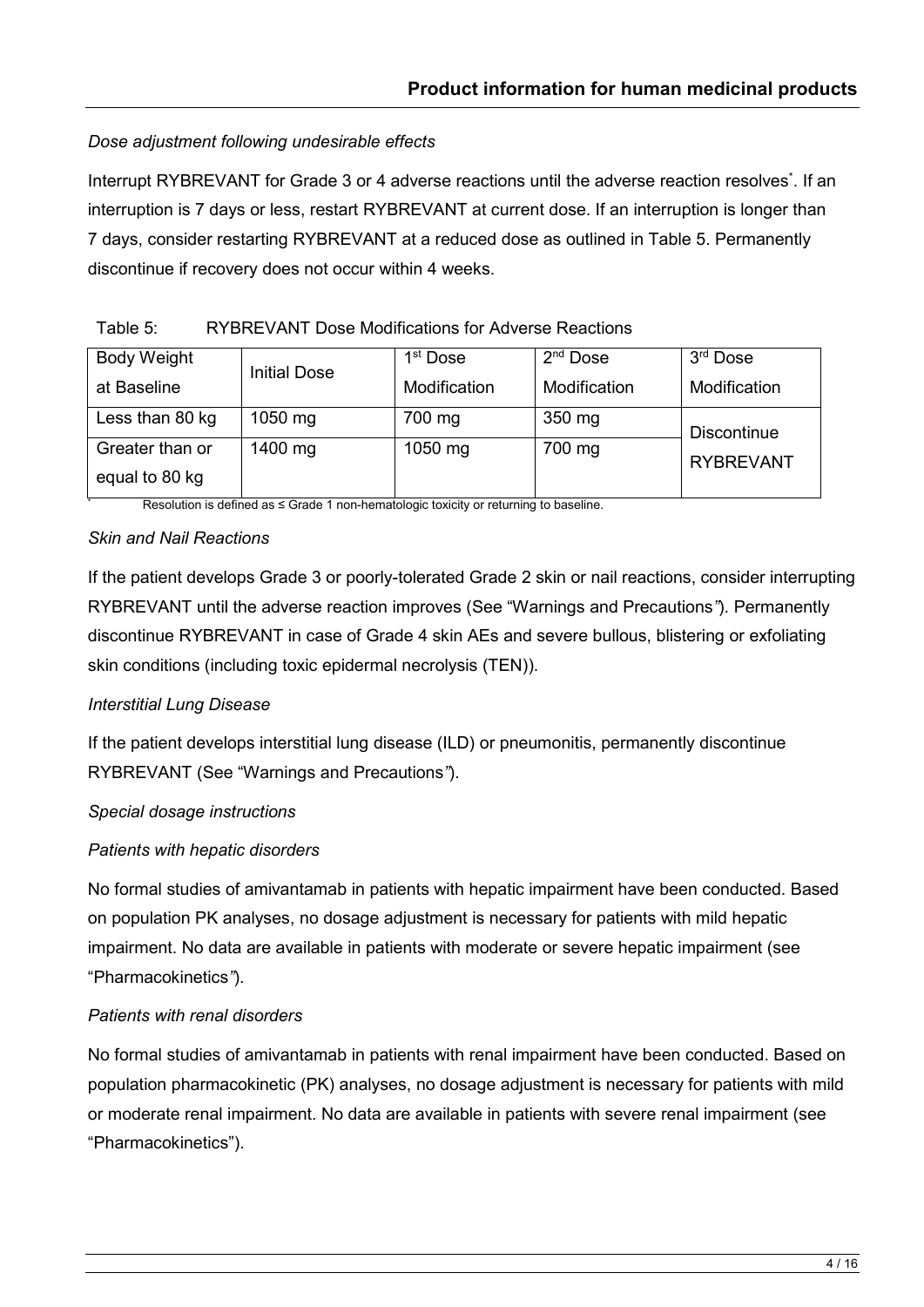# *Elderly patients*

Of the 362 patients treated with RYBREVANT in EDI1001 (CHRYSALIS), 41% were 65 years of age or older, and 12% were 75 years of age or older. No overall differences in safety or effectiveness were observed between these patients and younger patients. No dosage adjustment is necessary (see "Pharmacokinetics").

#### *Children and adolescents (17 years of age and younger)*

The safety and efficacy of RYBREVANT have not been established in pediatric patients.

#### *Delayed administration*

If a planned dose of RYBREVANT is missed, the dose should be administered as soon as possible and the dosing schedule should be adjusted accordingly, maintaining the treatment interval.

#### **Contraindications**

Hypersensitivity to the active substance or to any of the excipients according to the composition.

#### **Warnings and precautions**

The data described in the "Warnings and precautions" reflects the safety profile of 489 patients with locally advanced or metastatic NSCLC who received any dose of RYBREVANT monotherapy in Study EDI1001.

#### *Infusion-Related Reactions*

Infusion-related reactions occurred in 66.7% of patients treated with RYBREVANT. 98% of IRRs were Grade 1-2. 94% of IRRs occurred at the first infusion with a median time to onset of 60 minutes. The most frequent signs and symptoms include chills, nausea, dyspnea, flushing, chest discomfort, and vomiting.

Prior to initial infusion (Week 1) of RYBREVANT, administer antihistamines, antipyretics, and glucocorticoids to reduce the risk of IRRs. For subsequent doses, administer antihistamines and antipyretics. Administer the initial infusion of RYBREVANT in split doses on Week 1, Days 1 and 2. (see "Dosage / Administration").

Treat patients with RYBREVANT in a setting with appropriate medical support necessary to treat IRRs. Interrupt RYBREVANT infusion at the first sign of IRRs and institute post-infusion medication (glucocorticoids, antihistamines, antipyretics) as clinically indicated. Upon resolution of symptoms, resume the infusion at 50% of the previous rate. For recurrent Grade 3 or 4 IRRs, permanently discontinue RYBREVANT (see "Dosage / Administration*"*).

# *Interstitial Lung Disease*

Interstitial lung disease (ILD) or ILD-like adverse reactions (e.g. pneumonitis) occurred in 2.7% of patients treated with RYBREVANT. Patients with a medical history of ILD, drug-induced ILD, radiation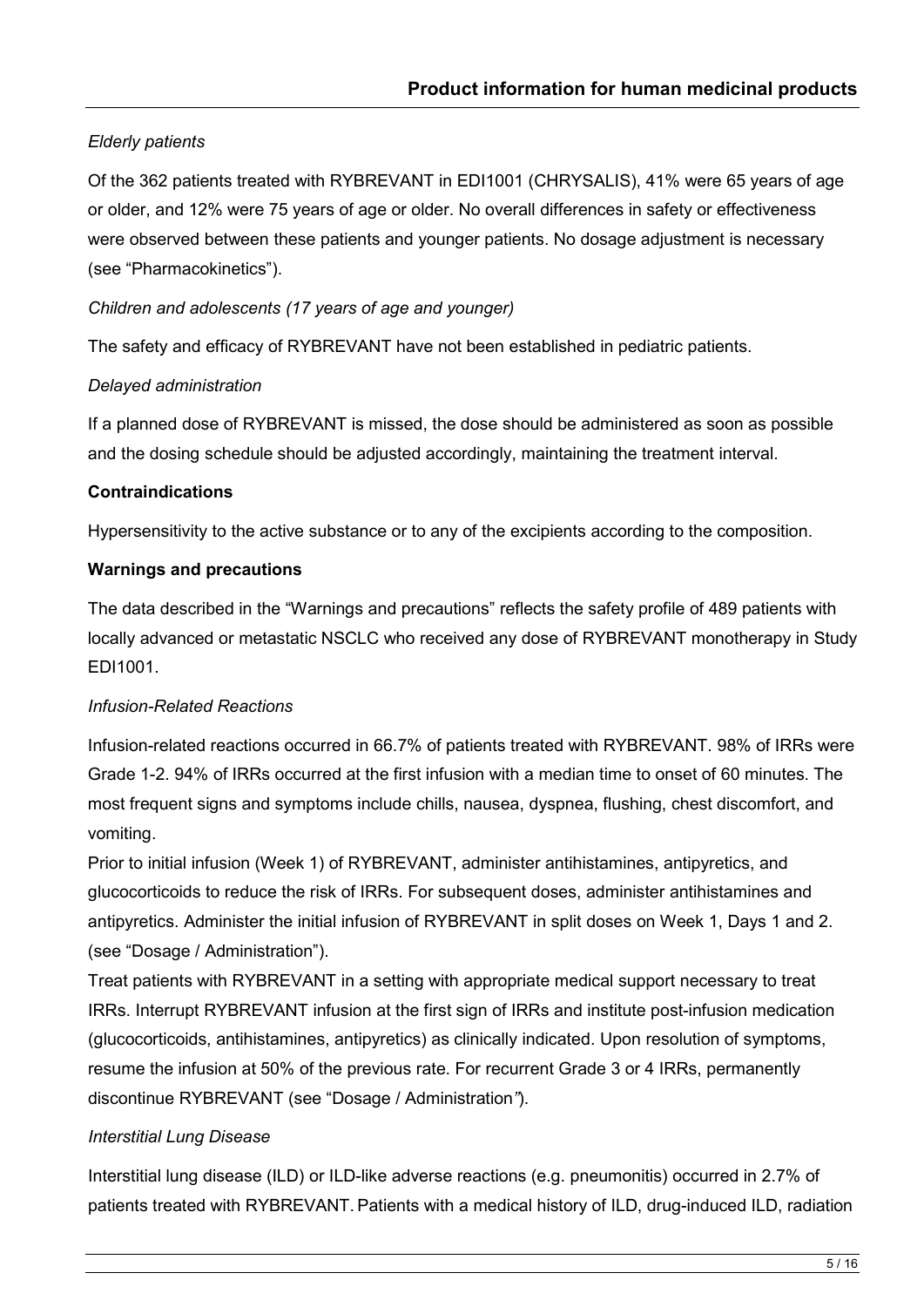pneumonitis that required steroid treatment, or any evidence of clinically active ILD have not been studied.

Monitor patients for symptoms indicative of ILD/pneumonitis (e.g. dyspnea, cough, fever). If symptoms develop, interrupt treatment with RYBREVANT pending investigation of these symptoms. Evaluate suspected ILD and initiate appropriate treatment as necessary. Discontinue RYBREVANT in patients with confirmed ILD (see "Dosage / Administration*"*).

#### *Skin and Nail Reactions*

Rash (including dermatitis acneiform), pruritis and dry skin occurred in patients treated with RYBREVANT. Most cases were Grade 1 or 2, with Grade 3 events occurring in 3.7% of patients. Rash leading to RYBREVANT discontinuation occurred in 0.2% of patients. Rash usually developed within the first 4 weeks of therapy, with a median time to onset of 14 days. Toxic epidermal necrolysis (TEN) has been reported. Treatment with RYBREVANT should be discontinued if TEN is confirmed. Paronychia occurred in patients treated with RYBREVANT. Most events were Grade 1 or 2, with Grade 3 paronychia occurring in 2.0% of patients.

Instruct patients to limit sun exposure during and for 2 months after RYBREVANT therapy. Protective clothing and use of sunscreen is advisable. Alcohol-free emollient cream is recommended for dry areas with the use of RYBREVANT. If skin or nail reactions develop, start topical corticosteroids and topical and/or oral antibiotics. For Grade 3 or poorly-tolerated Grade 2 events, add systemic antibiotics and oral steroids and consider dermatologic consultation. Interrupt RYBREVANT based on severity (see "Dosage / Administration*"*).

# *Eye Disorders*

Eye disorders, including keratitis (0.4%), occurred in patients treated with RYBREVANT. Other reported adverse reactions included dry eye, blurred vision, eye pruritus, lacrimation increased, visual impairment, ocular hyperemia, eyelid ptosis, and aberrant eyelash growth. All events were Grade 1-2. Refer patients presenting with worsening eye symptoms promptly to an ophthalmologist and advise discontinuation of contact lenses until symptoms are evaluated.

# *Excipients*

RYBREVANT contains less than 1 mmol sodium (23 mg) per 1 vial, i.e. it is almost "sodium-free".

# **Interactions**

No drug interaction studies have been performed.

#### **Pregnancy, lactation**

*Women of childbearing age*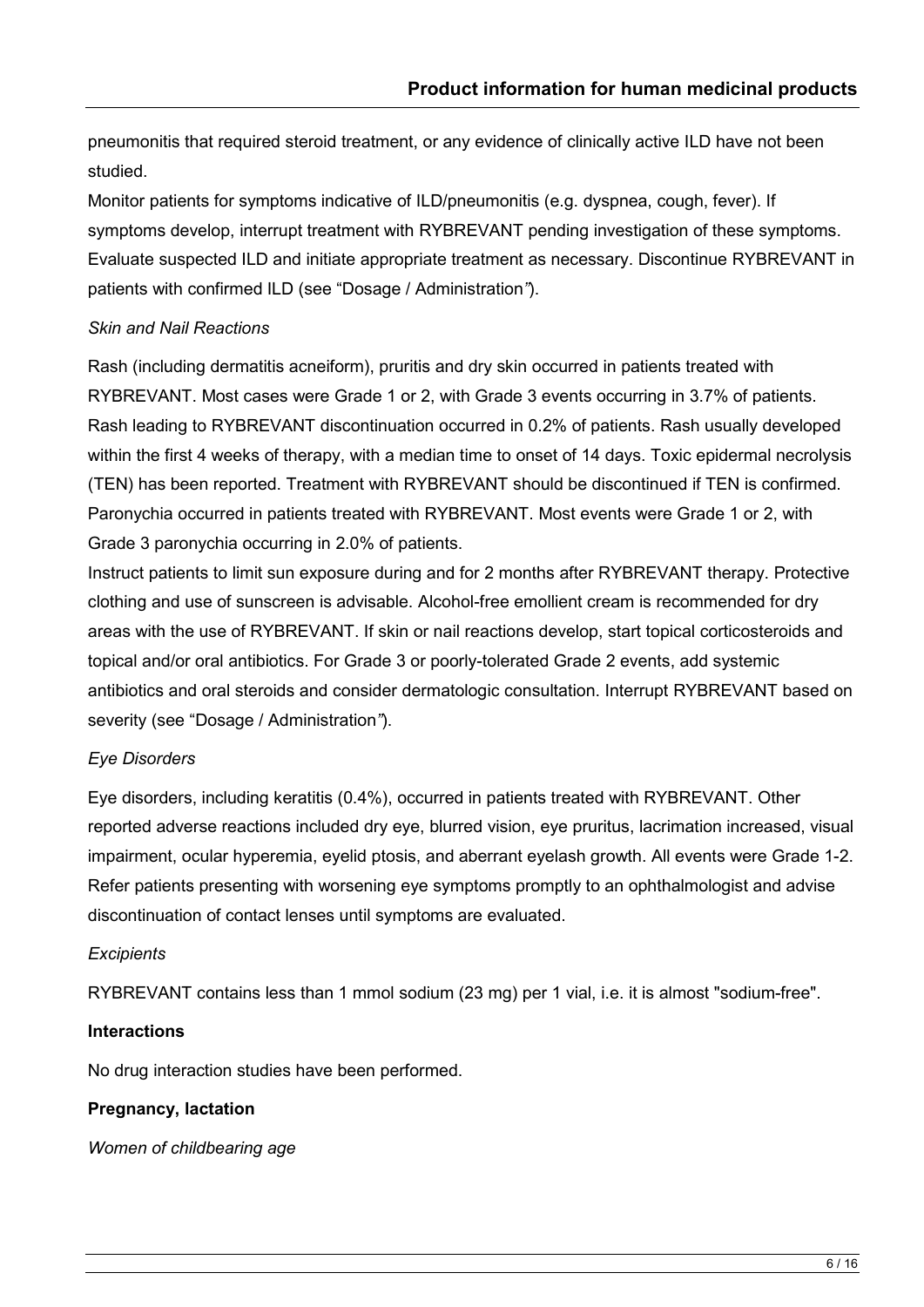Due to the risk that RYBREVANT can cause fetal harm when administered to pregnant women, advise female patients of reproductive potential to use effective contraception during treatment and for 3 months after the last dose of RYBREVANT.

## *Pregnancy*

There are no human or animal data to assess the risk of RYBREVANT in pregnancy. Administration of other EGFR and MET inhibitor molecules to pregnant animals has resulted in an increased incidence of impairment of embryo-fetal development, embryo lethality, and abortion. Therefore, based on its mechanism of action and findings in animal models, RYBREVANT could cause fetal harm when administered to a pregnant woman.

RYBREVANT must not be used during pregnancy unless the treatment with RYBREVANT is necessary because of the woman's clinical condition. If the patient becomes pregnant while taking this drug, the patient should be informed of the potential risk to the fetus.

#### *Lactation*

It is not known whether RYBREVANT is excreted in human or animal milk or affects milk production. Because of the potential for serious adverse reactions from RYBREVANT in breast-fed infants, advise women not to breast-feed during treatment with RYBREVANT and for 3 months following the last dose of RYBREVANT.

#### *Fertility*

No data are available to determine potential effects of RYBREVANT on fertility in males or females.

# **Effects on ability to drive and use machines**

No studies on the effects on the ability to drive and use machines have been performed. If patients experience treatment-related symptoms, including vision-related adverse reactions, affecting their ability to concentrate and react, it is recommended that they do not drive or use machines until the effect subsides.

#### **Undesirable effects**

The safety of RYBREVANT was evaluated in Study EDI1001, in which 489 patients were treated with amivantamab monotherapy.

The most common adverse reactions ≥ 20% were rash, IRR, nail toxicity, hypoalbuminemia, fatigue, oedema, stomatitis, constipation and nausea. The most common adverse reactions with Grade 3 and 4 were rash (3.9%), IRR (2.3%) and nail toxicity (2.0%). Serious adverse reactions in > 1% of patients included interstitial lung disease (1.4%), IRR (1.2%) and rash (1.0%). 4.1% of patients discontinued RYBREVANT due to adverse reactions. The most frequent adverse reaction (> 1%) leading to treatment discontinuation was IRR (1.6%).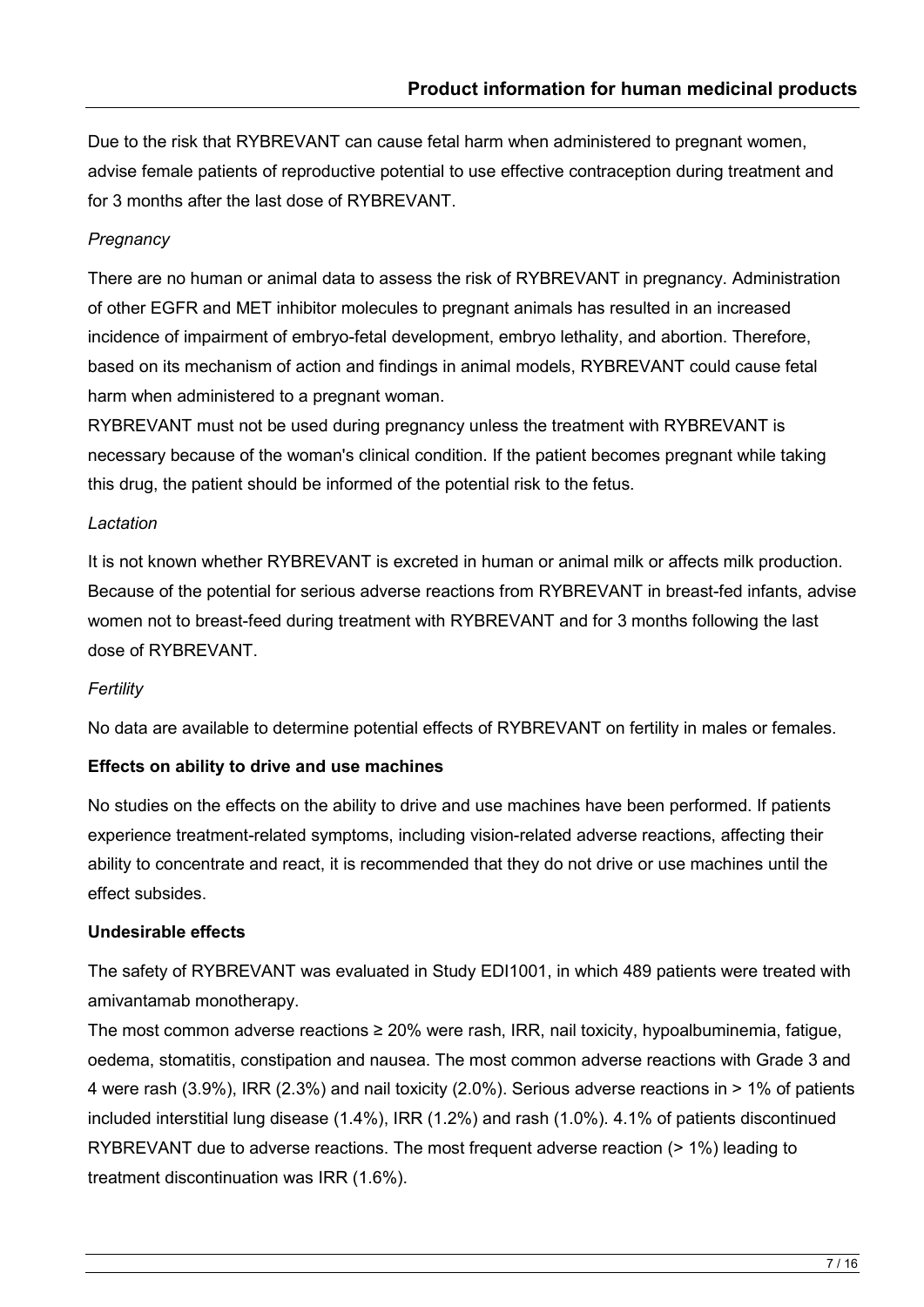Table 6 presents adverse reactions reported in all patients treated with RYBREVANT monotherapy in Study EDI1001. Adverse reactions are listed by system organ class and frequency: very common (≥ 1/10), common (≥ 1/100 to 1/10), uncommon (≥ 1/1000 to < 1/100), and rare (≥ 1/10,000 to < 1/1000). Within each frequency grouping, adverse reactions are presented in order of decreasing frequency.

Table 6: Adverse reactions reported in all patients treated with amivantamab monotherapy in Study EDI1001

|                                                      | <b>RYBREVANT</b>                                |                   |                |                |  |  |
|------------------------------------------------------|-------------------------------------------------|-------------------|----------------|----------------|--|--|
|                                                      | $(N=489)$                                       |                   |                |                |  |  |
| <b>System Organ Class</b>                            | Frequency                                       | <b>All Grades</b> | Grade 3 (%)    | Grade 4        |  |  |
| <b>Adverse Reaction</b>                              | Category                                        | (%)               |                | (%)            |  |  |
| <b>Hepatobiliary disorders</b>                       |                                                 |                   |                |                |  |  |
| Hypertransaminasaemia <sup>a</sup>                   | Very                                            | 17.4              | 1.2            | 0.4            |  |  |
| Blood alkaline phosphatase                           | common                                          |                   |                |                |  |  |
| increased                                            |                                                 | 11.7              | 0.6            | 0              |  |  |
| Skin and subcutaneous tissue disorders               |                                                 |                   |                |                |  |  |
| Rash <sup>b</sup>                                    |                                                 | 75.3              | 3.9            | 0              |  |  |
| Nail toxicity <sup>c</sup>                           | Very                                            | 46.0              | 2.0            | 0              |  |  |
| <b>Pruritis</b>                                      | common                                          | 18.2              | $\mathbf 0$    | $\mathbf 0$    |  |  |
| Dry skin <sup>d</sup>                                |                                                 | 17.2              | $\mathbf 0$    | $\mathbf 0$    |  |  |
| Toxic epidermal necrolysis                           | Uncommon                                        | 0.2               | 0.2            | $\overline{0}$ |  |  |
| Injury, poisoning and procedural complications       |                                                 |                   |                |                |  |  |
|                                                      | Very                                            |                   |                | 0.2            |  |  |
| Infusion-related reaction                            | common                                          | 66.7              | 2.0            |                |  |  |
| <b>Gastrointestinal disorders</b>                    |                                                 |                   |                |                |  |  |
| Stomatitis <sup>e</sup>                              |                                                 | 23.7              | 0.6            | 0              |  |  |
| Constipationf                                        |                                                 | 22.7              | $\overline{0}$ | 0              |  |  |
| Nausea                                               | Very                                            | 22.5              | 0.4            | $\mathbf 0$    |  |  |
| Vomiting                                             | common                                          | 11.7              | 0.4            | $\mathbf 0$    |  |  |
| Diarrhoea                                            |                                                 | 11.0              | 1.4            | $\mathbf 0$    |  |  |
| Abdominal pain <sup>9</sup>                          |                                                 | 10.2              | 0.6            | $\mathbf 0$    |  |  |
| General disorders and administration site conditions |                                                 |                   |                |                |  |  |
| Fatigue <sup>h</sup>                                 | Very                                            | 26.2              | 1.2            | 0              |  |  |
| Oedemai                                              | common                                          | 25.8              | 1.0            | 0              |  |  |
| Metabolism and nutrition disorders                   |                                                 |                   |                |                |  |  |
| Hypoalbuminemia <sup>j</sup>                         | Very                                            | 31.1              | 1.8            | 0              |  |  |
| Decreased appetite                                   | common                                          | 15.5              | 0.6            | $\mathbf 0$    |  |  |
| Hypocalcaemia                                        |                                                 | 10.8              | 0.2            | 0              |  |  |
| Nervous system disorders                             |                                                 |                   |                |                |  |  |
|                                                      | Very                                            |                   |                | $\mathbf 0$    |  |  |
| Dizziness <sup>k</sup>                               | common                                          | 13.1              | 0.2            |                |  |  |
| Musculoskeletal and connective tissue disorders      |                                                 |                   |                |                |  |  |
|                                                      | Very                                            |                   |                | $\mathbf 0$    |  |  |
| Myalgia                                              | common                                          | 10.6              | 0.4            |                |  |  |
| Eye disorders                                        |                                                 |                   |                |                |  |  |
| Other eye disorders <sup>1</sup>                     | Common                                          | 5.5               | $\mathbf 0$    | 0              |  |  |
| Visual impairment <sup>m</sup>                       | Common                                          | 2.7               | 0.2            | 0              |  |  |
| Growth of eyelashes <sup>n</sup>                     |                                                 | 1.2               | 0              | 0              |  |  |
| Keratitis <sup>o</sup>                               | Uncommon                                        | 0.6               | $\overline{0}$ | 0              |  |  |
| <b>Uveitis</b>                                       |                                                 | 0.2               | 0              | 0              |  |  |
|                                                      | Respiratory, thoracic and mediastinal disorders |                   |                |                |  |  |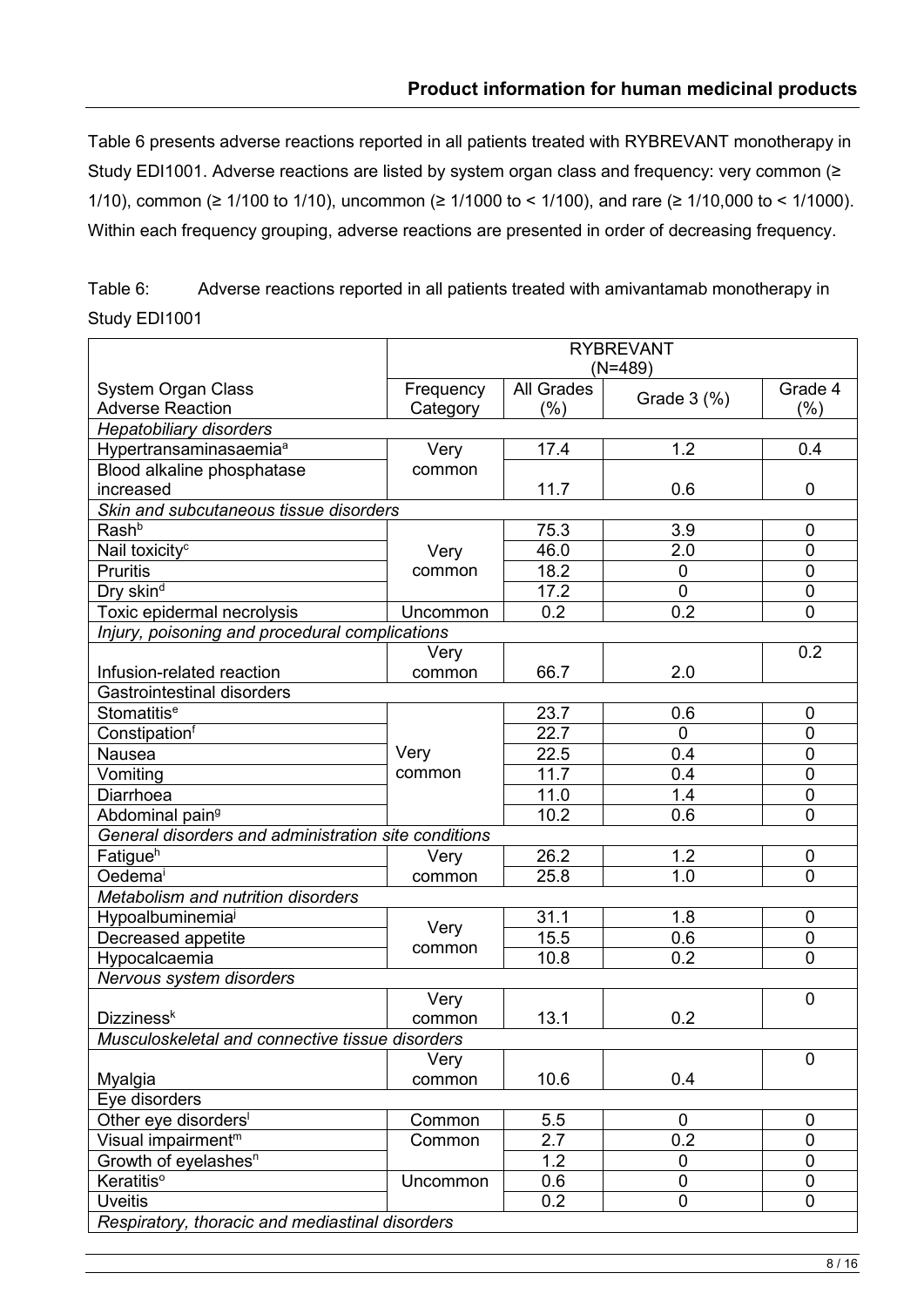#### **Product information for human medicinal products**

|                                                                                                                                                                            |           |                   | <b>RYBREVANT</b><br>$(N=489)$ |                |
|----------------------------------------------------------------------------------------------------------------------------------------------------------------------------|-----------|-------------------|-------------------------------|----------------|
| <b>System Organ Class</b><br><b>Adverse Reaction</b>                                                                                                                       | Frequency | <b>All Grades</b> | Grade 3 (%)                   | Grade 4<br>(%) |
|                                                                                                                                                                            | Category  | (%)<br>2.7        |                               |                |
| Interstitial lung disease <sup>p</sup><br>Note: Subjects are counted only once for any given event, regardless of the number of times they actually experienced the event. | Common    |                   | 0.6                           | 0              |
| a includes Alanine aminotransferase increased, Aspartate aminotransferase increased, Hypertransaminasaemia                                                                 |           |                   |                               |                |
| <sup>b</sup> includes Acne, Dermatitis, Dermatitis acneiform, Erythema, Erythema multiforme, Folliculitis, Impetigo, Macule, Palmar-plantar                                |           |                   |                               |                |
| erythrodysaesthesia syndrome, Perineal rash, Perioral dermatitis, Pustule, Rash, Rash erythematous, Rash macular, Rash maculo-papular,                                     |           |                   |                               |                |
| Rash papular, Rash pruritic, Rash pustular, Rash vesicular, Skin exfoliation, Skin lesion                                                                                  |           |                   |                               |                |
| <sup>c</sup> includes Ingrowing nail, Nail bed infection, Nail cuticle fissure, Nail disorder, Nail dystrophy, Nail ridging, Onychoclasis, Onycholysis,                    |           |                   |                               |                |
| Paronychia                                                                                                                                                                 |           |                   |                               |                |
| d includes Dry skin, Eczema, Eczema asteatotic, Skin fissures, Xeroderma                                                                                                   |           |                   |                               |                |
| <sup>e</sup> includes Aphthous ulcer, Cheilitis, Glossitis, Lip erosion, Lip ulceration, Mouth ulceration, Mucosal inflammation, Stomatitis                                |           |                   |                               |                |
| f includes Constipation, Dyschezia                                                                                                                                         |           |                   |                               |                |
| g includes Abdominal discomfort, Abdominal pain, Abdominal pain lower, Abdominal pain upper, Epigastric discomfort, Gastrointestinal pain                                  |           |                   |                               |                |
| <sup>h</sup> includes Asthenia, Fatique                                                                                                                                    |           |                   |                               |                |
| <sup>i</sup> includes Eye oedema, Eyelid oedema, Face oedema, Generalised oedema, Localised oedema, Oedema, Oedema peripheral, Periorbital                                 |           |                   |                               |                |
| oedema, Periorbital swelling, Peripheral swelling, Swelling face                                                                                                           |           |                   |                               |                |
| i includes Blood albumin decreased, Hypoalbuminaemia                                                                                                                       |           |                   |                               |                |
| <sup>k</sup> includes Dizziness, Dizziness exertional, Dizziness postural, Vertigo                                                                                         |           |                   |                               |                |
| Includes Blepharitis, Conjunctival hyperaemia, Corneal irritation, Dry eye, Episcleritis, Eye disorder, Eye inflammation, Eye pruritus,                                    |           |                   |                               |                |
| Noninfective conjunctivitis, Ocular hyperaemia                                                                                                                             |           |                   |                               |                |
| m includes Vision blurred, Visual acuity reduced, Visual impairment                                                                                                        |           |                   |                               |                |
| <sup>n</sup> includes Eyelash thickening, Growth of eyelashes, Trichomegaly                                                                                                |           |                   |                               |                |
| ° includes Keratitis, Punctate keratitis                                                                                                                                   |           |                   |                               |                |
| P includes Interstitial lung disease, Pneumonitis                                                                                                                          |           |                   |                               |                |
| Interstitial lung disease                                                                                                                                                  |           |                   |                               |                |
| Interstitial lung disease or ILD-like adverse reactions have been reported with the use of                                                                                 |           |                   |                               |                |
| DVRDE\/ANIT as woll as with other ECED inhibitors, Interstitial lung disease or proumanitis were                                                                           |           |                   |                               |                |

RYBREVANT as well as with other EGFR inhibitors. Interstitial lung disease or pneumonitis were reported in 2.7% of 489 patients. (see "Warning / Precautions*"*).

Reporting suspected adverse reactions after authorisation of the medicinal product is very important. It allows continued monitoring of the benefit/risk balance of the medicinal product. Healthcare professionals are asked to report any suspected adverse reactions online via the ElViS portal (Electronic Vigilance System). You can obtain information about this at www.swissmedic.ch.

#### **Overdose**

#### *Signs and symptoms*

There is no information on overdosage with RYBREVANT. There has been no experience of overdosage in clinical studies. No maximum tolerated dose has been determined in a clinical study in which patients received up to 1750 mg administered intravenously.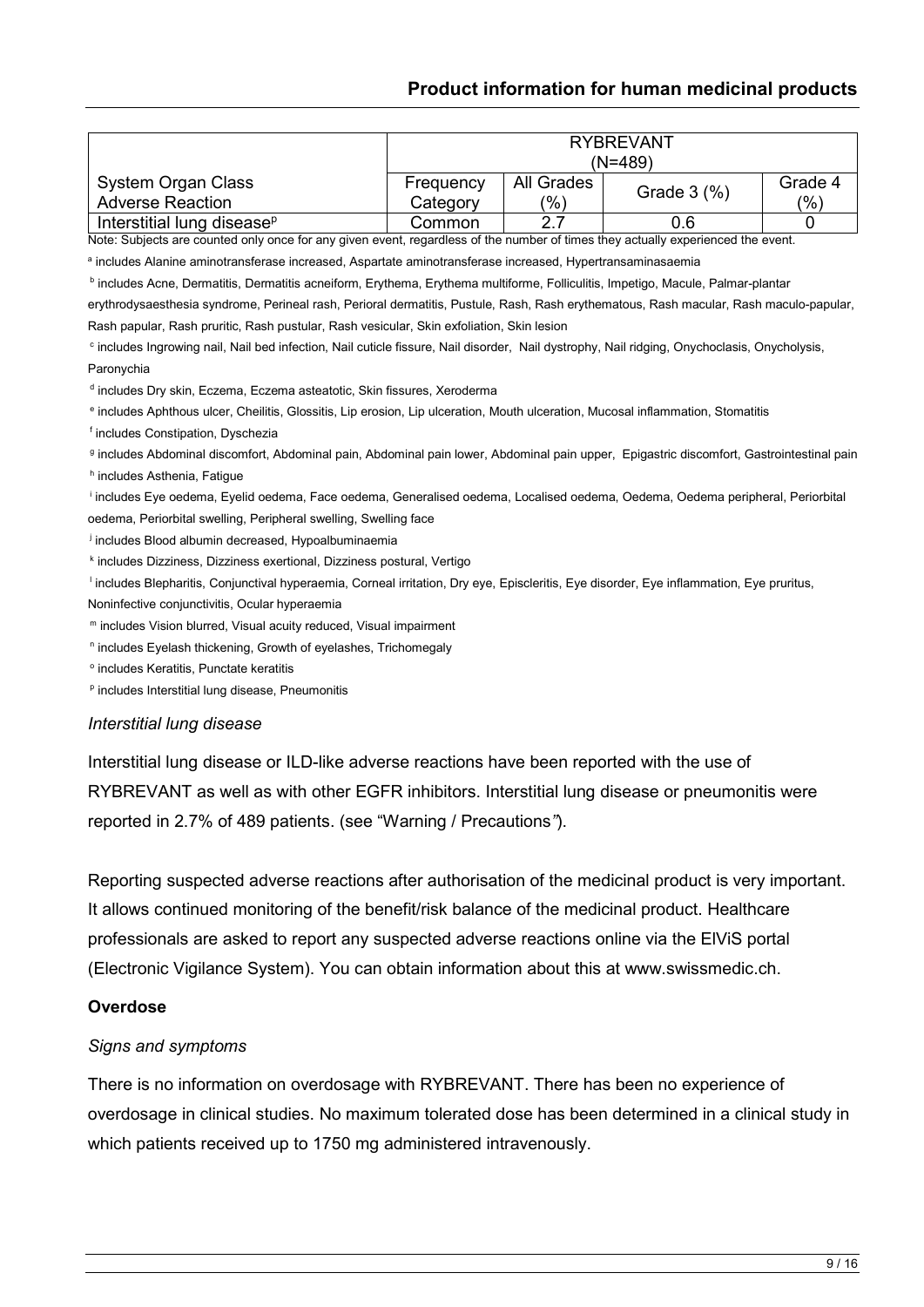## *Treatment*

There is no known specific antidote for RYBREVANT overdose. In the event of an overdose, stop RYBREVANT, undertake general supportive measures until clinical toxicity has diminished or resolved.

#### **Properties/Effects**

*Pharmacotherapeutic group:* EGFR and MET inhibitor

*ATC code*

L01FX18

#### *Mechanism of action*

Amivantamab is a low-fucose, fully-human IgG1-based EGFR-MET bispecific antibody with immune cell-directing activity that targets tumors with activating and resistance EGFR mutations and MET mutations and amplifications. Amivantamab binds to the extracellular domains of EGFR and MET. Preclinical studies show amivantamab is active against tumors with primary EGFR activating Exon 20 insertion mutations. Amivantamab disrupts EGFR and MET signaling functions through blocking ligand binding and enhancing degradation of EGFR and MET, thereby preventing tumor growth and progression. The presence of EGFR and MET on the surface of tumor cells also allows for targeting of these cells for destruction by immune effector cells, such as natural killer cells and macrophages, through antibody-dependent cellular cytotoxicity (ADCC) and trogocytosis mechanisms, respectively.

#### *Pharmacodynamics*

#### *Albumin*

Amivantamab decreased serum albumin concentration, a pharmacodynamic effect of MET inhibition, typically during the first 8 weeks; thereafter, albumin concentration stabilized for the remainder of amivantamab treatment.

#### *Immunogenicity*

As with all therapeutic proteins, there is the potential for immunogenicity also for amivantamab. The detection of antibody formation is highly dependent on the sensitivity and specificity of the assay. Additionally, the observed incidence of antibody (including neutralizing antibody) positivity in an assay may be influenced by several factors including assay methodology, sample handling, timing of sample collection, concomitant medications, and underlying disease. For these reasons, comparison of the incidence of antibodies in different studies may be misleading.

In a clinical trial of patients with locally advanced or metastatic NSCLC treated with RYBREVANT, 3 (1%) of the 286 evaluable patients tested positive for anti-amivantamab antibodies. There are insufficient data to assess the effects of antibodies to amivantamab on the pharmacokinetics, efficacy, or safety of RYBREVANT.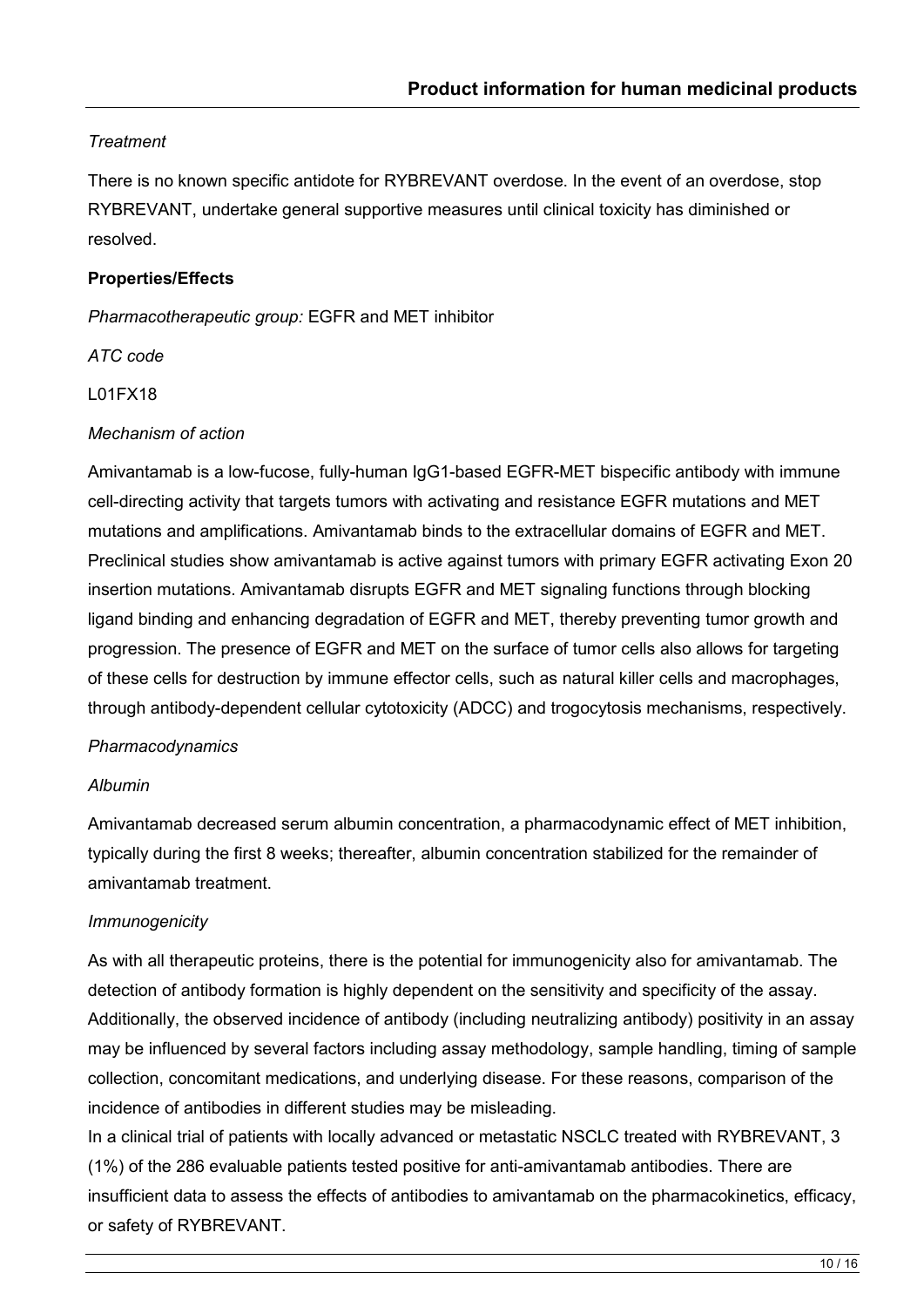# *Clinical efficacy*

## *Locally Advanced or Metastatic NSCLC with Exon 20 Insertion Mutations*

EDI1001 (CHRYSALIS) is a multicenter, open-label, multi-cohort study conducted to assess the safety and efficacy of RYBREVANT in subjects with locally advanced or metastatic NSCLC. Efficacy evaluated in 81 subjects with locally advanced or metastatic NSCLC who had EGFR Exon 20 insertion mutations, whose disease had progressed on or after platinum-based chemotherapy, and who had median follow-up of 9.7 months. Identification of an EGFR exon 20 insertion mutation was determined locally using next generation sequencing (NGS) or polymerase chain reaction (PCR) on tumour tissue or plasma samples. RYBREVANT was administered intravenously at 1050 mg for subjects <80 kg or 1400 mg for subjects ≥80 kg once weekly for 4 weeks, then every 2 weeks thereafter until disease progression or unacceptable toxicity.

Patients with untreated brain metastases and patients with a history of ILD requiring treatment with prolonged steroids or other immunosuppressive agents within the last 2 years were not eligible for the study. Patients with planned invasive operative procedure, recent traumatic injury, expected major surgery 6 months after the last dose of study drug were also excluded. Intracranial responses were not assessed in the CHRYSALIS study.

The median age was 62 (range: 42–84) years, with 9% of the subjects ≥75 years of age; 59% were female; and 49% were Asian and 37% were White. The median number of prior therapies was 2 (range: 1 to 7 therapies). At baseline, 99% had Eastern Cooperative Oncology Group (ECOG) performance status of 0 or 1 (99%); 53% never smoked; 75% had Stage IV cancer; and 22% had previous treatment for brain metastases. Insertions in Exon 20 were observed at 8 different residues; the most common residues were A767 (24%), S768 (16%), D770 (11%), and N771 (11%). Efficacy results are summarized in Table 7.

|                                                                | <b>Prior Platinum</b>       |
|----------------------------------------------------------------|-----------------------------|
|                                                                | <b>Chemotherapy Treated</b> |
|                                                                | $(N=81)$                    |
| Overall Response Rate <sup>a,b</sup> (95% CI)                  | 40% (29%, 51%)              |
| Complete response                                              | 4%                          |
| Partial response                                               | 36%                         |
| Duration of Response <sup>a</sup> (DOR)                        |                             |
| Median (95% CI), months <sup>c</sup>                           | 11.1 $(6.9, NE)$            |
| Patients with DOR $\geq 6$ months                              | 63%                         |
| Median Progression-Free Survival <sup>a</sup> (95% CI), months | 8.3(6.5, 10.9)              |

Table 7: Efficacy Results for EDI1001 (CHRYSALIS)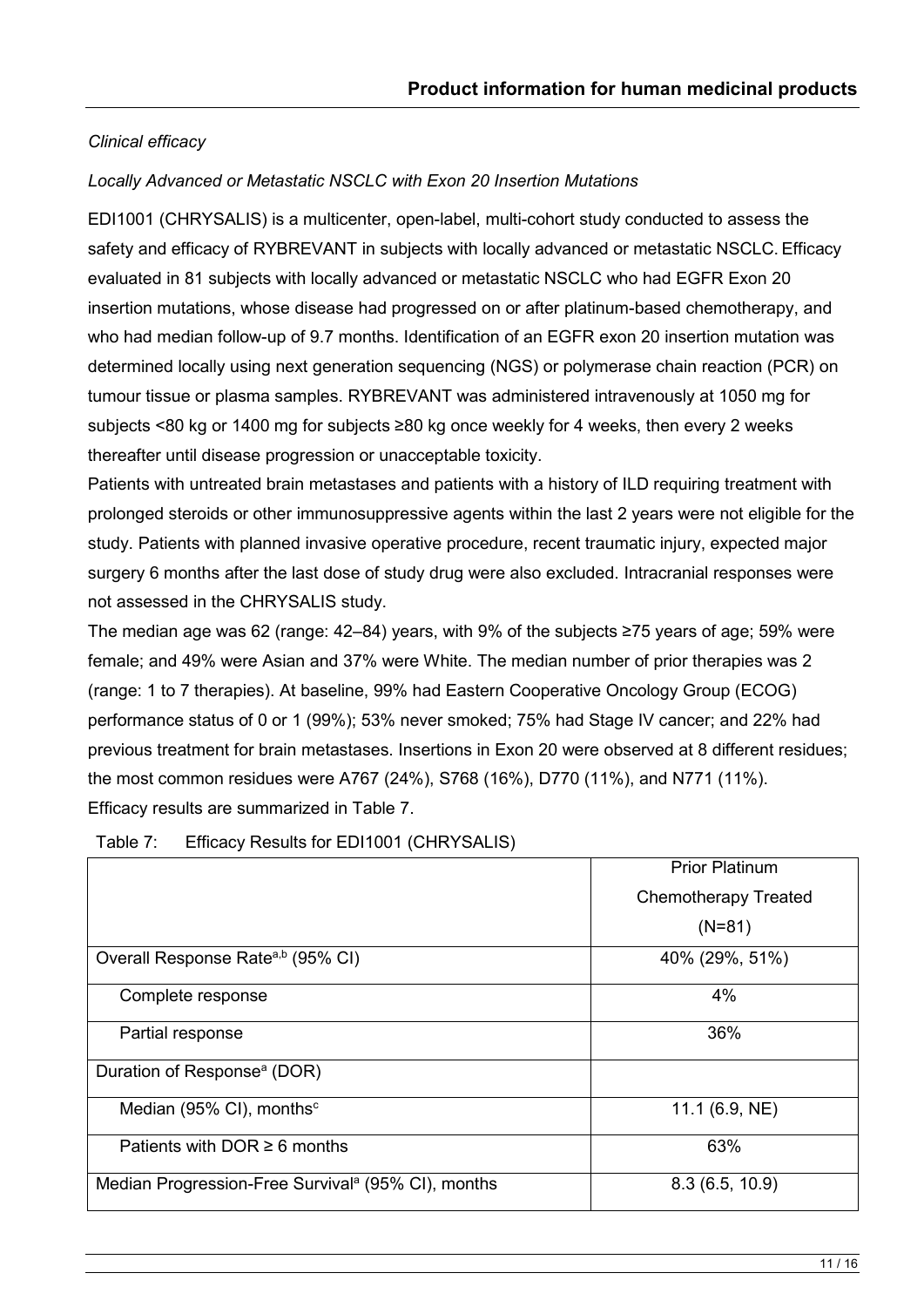|   | Median Overall Survival (95% CI), months          | 22.8 (17.5, NE) |
|---|---------------------------------------------------|-----------------|
| a | Blinded Independent Central Review by RECIST v1.1 |                 |
| b | Confirmed response.                               |                 |
| C | Based on Kaplan-Meier estimate.                   |                 |

NE=Not Estimable

#### *Temporary authorisation*

Due to incomplete clinical data at the time of the evaluation of the marketing authorisation application, RYBREVANT is granted a temporary marketing authorisation (Art. 9a Therapeutic Products Act). The temporary marketing authorisation is compulsorily linked to the timely fulfilment of conditions. Once these conditions have been fulfilled, the temporary marketing authorisation can be converted into a full marketing authorisation.

#### **Pharmacokinetics**

Amivantamab area under the concentration-time curve (AUC1 week) increases dose-proportionally over a dose range from 350 to 1750 mg (0.25 to 1.25 times the maximum recommended dose).

#### *Absorption*

Amivantamab pharmacokinetic parameters are summarized in Table 8.

#### Table 8: Pharmacokinetic Parameters

| Mean (SD)                                         | Amivantamab Dose (Weight Category) |                |
|---------------------------------------------------|------------------------------------|----------------|
|                                                   | 1050 mg                            | 1400 mg        |
|                                                   | (<80 kg)                           | (≥80 kg)       |
| Maximum exposure following 5 <sup>th</sup> weekly |                                    |                |
| dose                                              |                                    |                |
| n                                                 | 26a                                | 8 <sup>b</sup> |
| $C_{\text{max}}$ , mcg/mL                         | 836 (264)                          | 655 (109)      |
| AUC <sub>1week</sub> , mcg.h/mL                   | 94946 (35440)                      | 76946 (14557)  |
| AUC <sub>2weeks</sub> , mcg.h/mL                  | 153667 (61092)                     | 121017 (28922) |
| AR AUC1week(1st dose/5th dose)                    | 2.88(0.68)                         | 3.03(0.82)     |

 $a$ n=25 for AUC<sub>1week</sub> and n=21 for AR AUC<sub>1week (1st dose/5th dose).</sub>

 $b$  n=7 for AR AUC<sub>1week</sub> (1st dose/5th dose)

Amivantamab was administered as intravenous infusion once weekly for 4 weeks and every 2 weeks thereafter staring at week 5, with doses given as a split dose at the first dose.

Abbreviations: C<sub>max</sub> - serum maximal concentration; AUC<sub>1week</sub> and AUC<sub>2weeks</sub> - area under the serum concentration-time curve one week and two weeks after the fifth dose, respectively.

Amivantamab steady state was achieved approximately 2 months into the every 2-week dosing period (by the ninth infusion) and the mean steady state accumulation was 2.44-fold.

#### *Distribution*

Amavintamab mean  $\pm$  SD volume of distribution estimated from a population PK analysis was 5.13  $\pm$ 

1.78 L following administration of the recommended dose of RYBREVANT.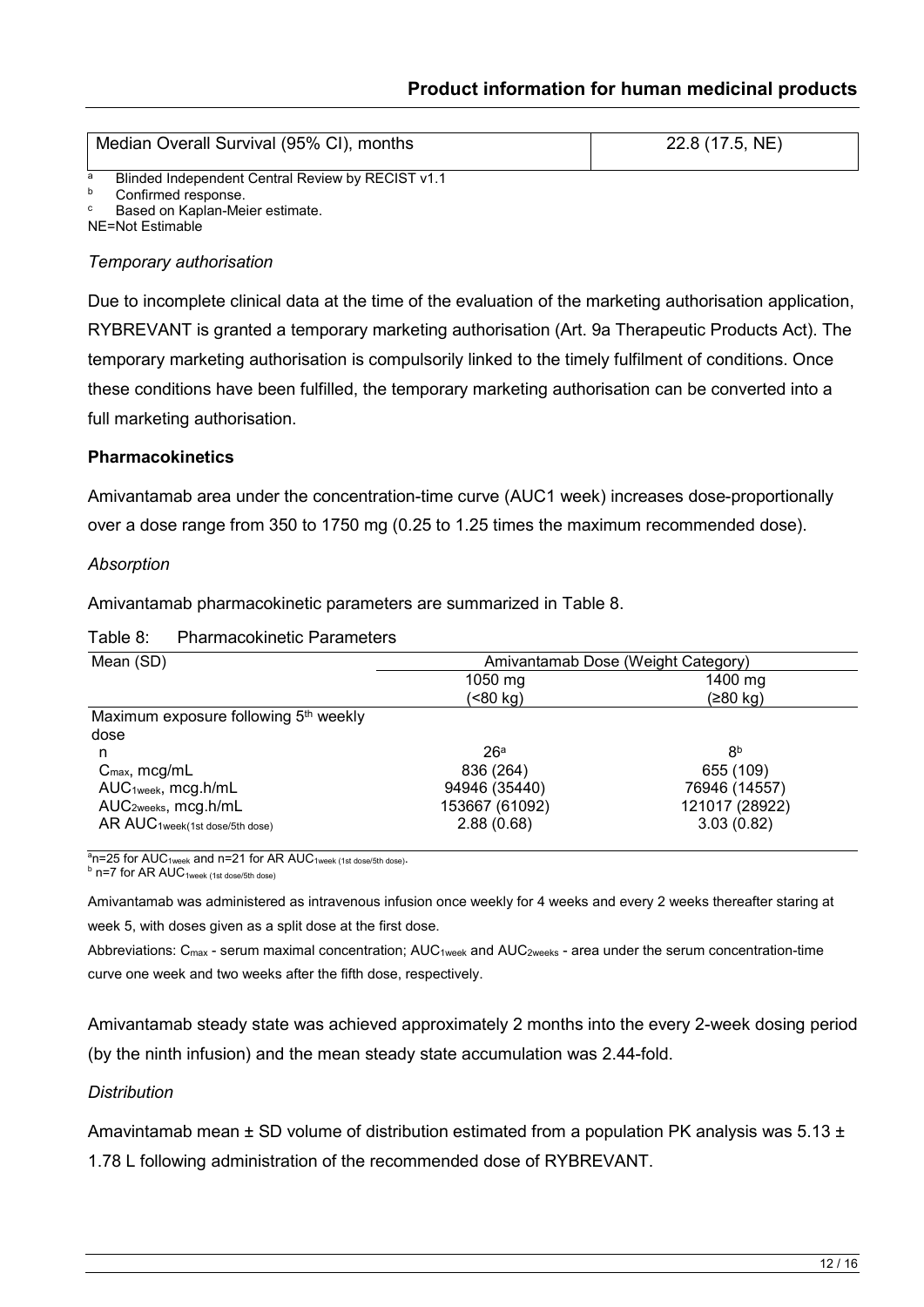# *Metabolism*

No data.

## *Elimination*

The mean  $\pm$  SD clearance was estimated to be 360  $\pm$  144 mL/day and the mean  $\pm$  SD estimated terminal half-life was  $11.3 \pm 4.53$  days.

*Kinetics in specific patient groups*

#### *Hepatic impairment*

No clinically meaningful effect in the pharmacokinetics of amivantamab was observed based on mild hepatic impairment [(total bilirubin ≤ ULN and AST > ULN) or (ULN < total bilirubin ≤ 1.5 x ULN)]. The effect of moderate (total bilirubin 1.5 to 3 times ULN) and severe (total bilirubin > 3 times ULN) hepatic impairment on amivantamab pharmacokinetics was not examined.

#### *Renal impairment*

No clinically meaningful effect on the pharmacokinetics of amivantamab was observed in patients with mild (60 ≤ creatinine clearance [CrCl] <90 mL/min) and moderate (29 ≤ CrCl <60 mL/min) renal impairment. The effect of severe renal impairment (15 ≤CrCl < 29 mL/min) on amivantamab pharmacokinetics was not examined.

# *Elderly patients (65 years of age and older)*

No clinically meaningful differences in the pharmacokinetics of amivantamab were observed based on age (32-87 years).

# *Children and adolescents (17 years of age and younger)*

The pharmacokinetics of RYBREVANT in pediatric patients have not been investigated.

#### *Gender*

The clearance of amivantamab was 24% higher in males than in females; however, this difference was assessed as not clinically meaningful.

#### *Weight*

The central volume of distribution and clearance of amivantamab increased with increasing body weight. Amivantamab exposures are 30-40% lower in patients who weighed ≥80 kg compared to patients with body weight <80 kg at the same dose. Similar amivantamab exposures were achieved at the recommended dose of RYBREVANT in patients with a body weight <80 kg who received 1050 mg and patients with a body weight ≥80 kg who received 1400 mg.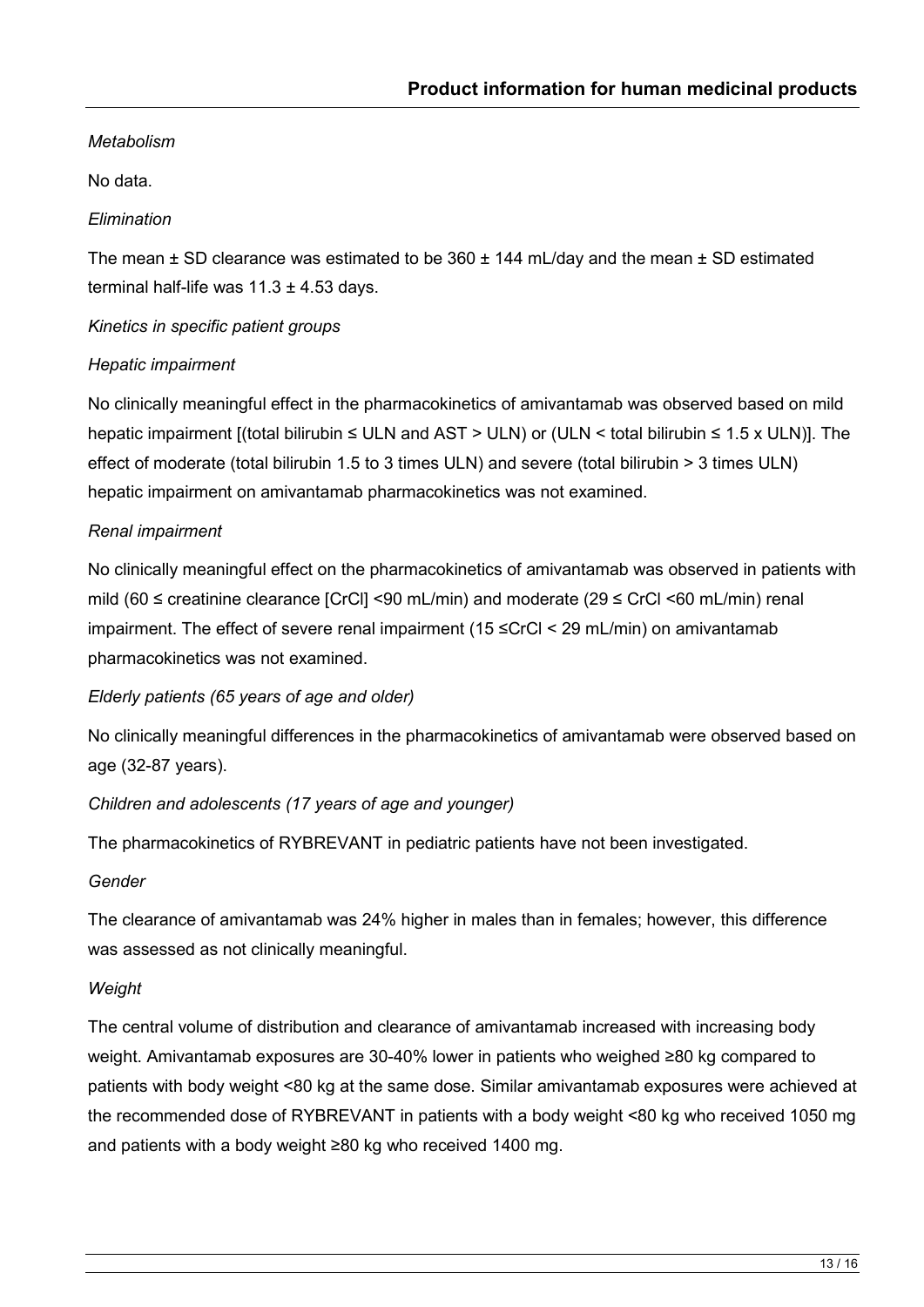#### **Preclinical data**

In repeat-dose toxicity studies in cynomolgus monkeys, amivantamab was well-tolerated at weekly doses up to 120 mg/kg intravenously for 6 weeks or 3 months ( $\sim$ 6-8x C<sub>max</sub> and  $\sim$ 5-7x AUC human exposure for 1050 and 1400 mg intravenous doses). There were no effects on cardiovascular, respiratory, and nervous system function. Clinical pathology demonstrated non-adverse elevations in serum alanine aminotransferase (ALT), aspartate aminotransferase (AST), and globulins, and nonadverse decreases in albumin when compared to the control group. All these values returned to normal ranges in recovery groups.

#### *Carcinogenicity and Mutagenicity*

No animal studies have been performed to establish the carcinogenic and genotoxic potential of amivantamab.

#### *Reproductive toxicity*

No reproductive toxicology studies have been performed to evaluate the potential effects of amivantamab.

#### **Other information**

#### *Incompatibilities*

This medicinal product must not be mixed with other medicinal products except those mentioned in "Dosage/ Administration".

#### *Shelf life*

Unopened vials:

Do not use this medicine after the expiry date ("EXP") stated on the pack (see expiry date on the outer pack).

#### *Shelf life after opening*

After dilution:

The diluted preparation for infusion is not preserved.

Chemical and physical stability of the diluted solution has been demonstrated for 10 hours at 15-25 °C. For microbiological reasons, the diluted solution should be used immediately, unless the dilution has taken place in controlled and validated aseptic conditions. If the solution is not used immediately, storage times and conditions are the responsibility of the user.

Administer diluted solutions within 10 hours (including infusion time) at room temperature (15°C to 25°C) and in room light.

*Special precautions for storage*

Store in a refrigerator at 2°C to 8°C.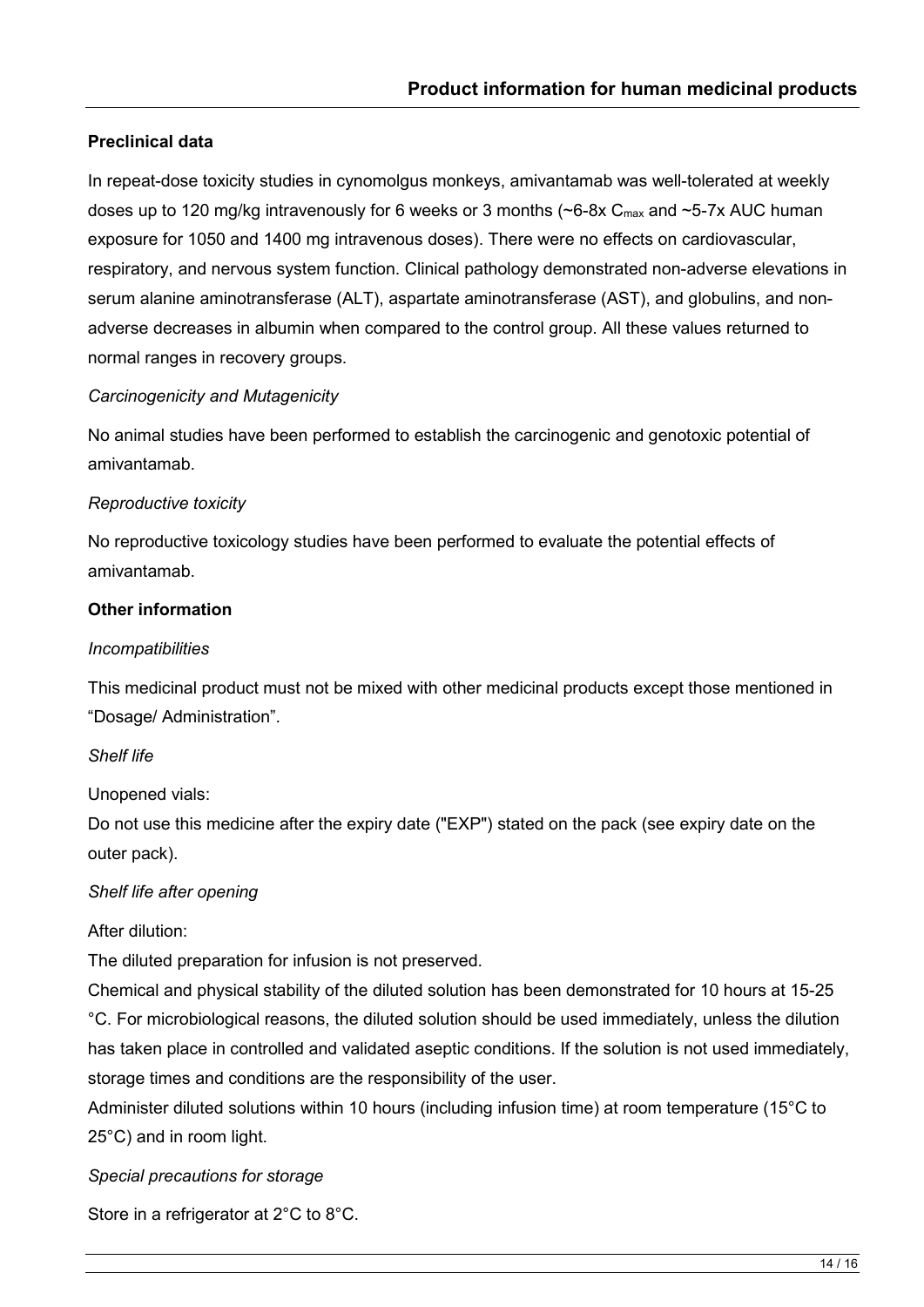Do not freeze.

Store in the original package in order to protect from light.

For storage conditions after dilution of the medicinal product, see "Shelf life".

Keep out of sight and reach of children.

#### *Instructions for handling*

#### *Preparation for Administration*

RYBREVANT solution must be diluted and prepared for intravenous infusion by a healthcare professional using aseptic technique (see also "Other Information").

1. Determine the dose required (either 1050 mg or 1400 mg) and number of RYBREVANT vials needed based on patient's baseline weight (see "Dosage/Administration" and table below). Each vial (7 ml) of RYBREVANT contains 350 mg of amivantamab.

| Recommended Dose | Number of vials |
|------------------|-----------------|
| 1050 mg          |                 |
| 1400 mg          |                 |

- 2. Check that the RYBREVANT solution is colorless to pale yellow. Do not use if discoloration or visible particles are present.
- 3. Withdraw and then discard a volume of either 5% dextrose [glucose] solution or 0.9% sodium chloride solution from the 250 mL infusion bag equal to the volume of RYBREVANT to be added (i.e., discard 7 mL diluent from the infusion bag for each RYBREVANT vial). Infusion bags must be made of polyvinylchloride (PVC), polypropylene (PP), polyethylene (PE), or polyolefin blend (PP+PE).
- 4. Withdraw 7 mL of RYBREVANT from each vial and add it to the infusion bag. The final volume in the infusion bag should be 250 mL. Each vial contains a 0.5 mL overfill to ensure sufficient extractable volume. Discard any unused portion left in the vial.
- 5. Gently invert the bag to mix the solution. Do not shake.
- 6. Visually inspect the diluted solution before administration. Do not use if discoloration or visible particles are observed.
- 7. Diluted solutions should be administered within 10 hours (including infusion time) at room temperature (15°C to 25°C) and in room light.

#### *Administration*

- 1. Administer the diluted solution by intravenous infusion using an infusion set fitted with a flow regulator and with an in-line, sterile, non-pyrogenic, low protein-binding polyethersulfone (PES) filter (pore size 0.2 micrometer). Administration sets must be made of either polyurethane (PU), polybutadiene (PBD), PVC, PP, or PE.
- 2. Do not infuse RYBREVANT concomitantly in the same intravenous line with other agents.